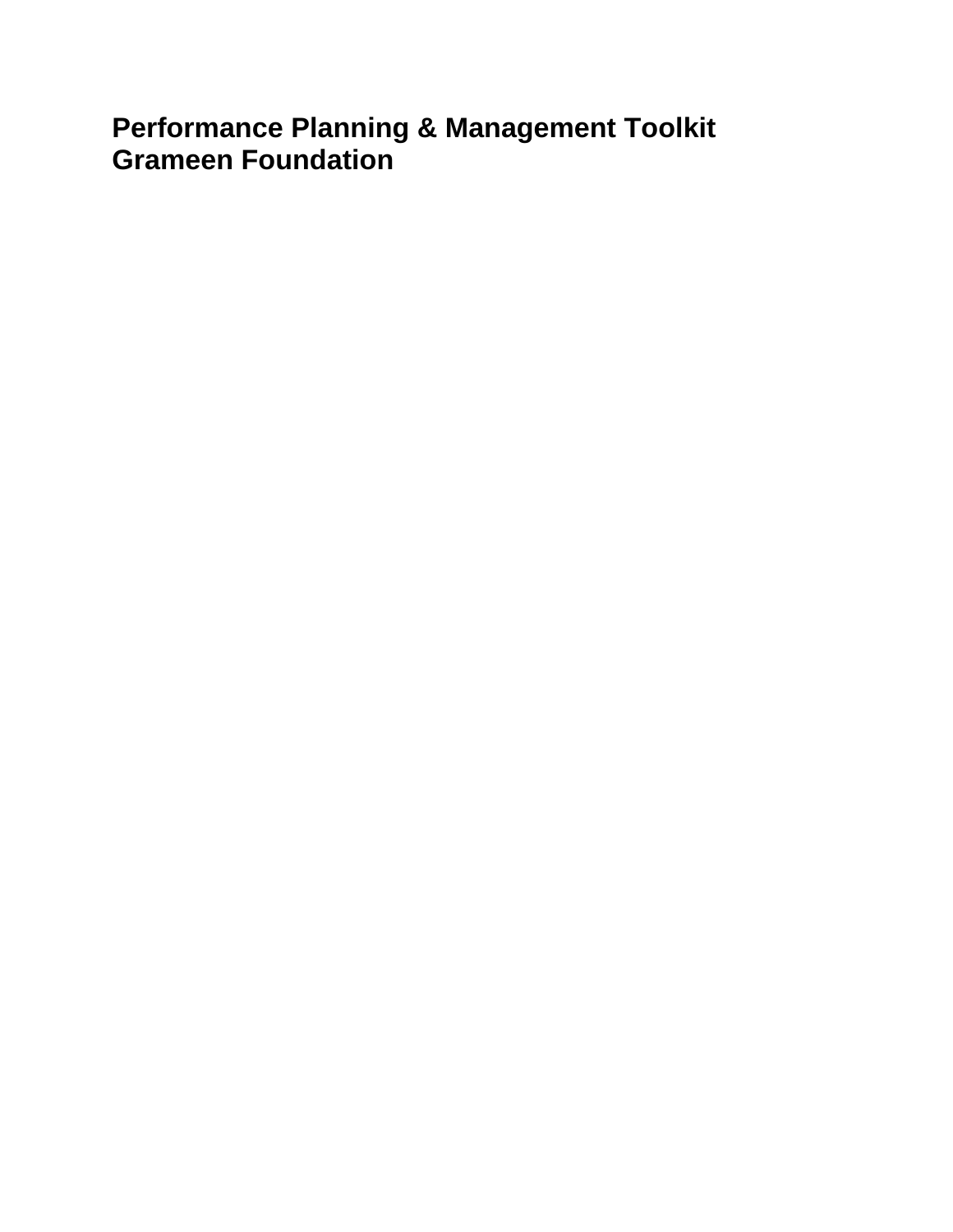This toolkit has been developed by Grameen Foundation and made possible by the leadership support of Citi Foundation.





*This toolkit should be used in conjunction with the corresponding supplemental materials.* **Grameen Foundation** 1101 15<sup>th</sup> Street NW, 3<sup>rd</sup> Floor Washington, DC 20005 USA **©2012 Grameen Foundation USA, All Rights Reserved**

*Except for use in review, the reproduction or utilization of this work or part of it in any form or by electronics, or other means now known or hereafter invented, including xerography, photocopying, recording and in any information storage, transmission or retrieval system, including CD ROM, online or via the Internet, is forbidden without the written permission of Grameen Foundation.*

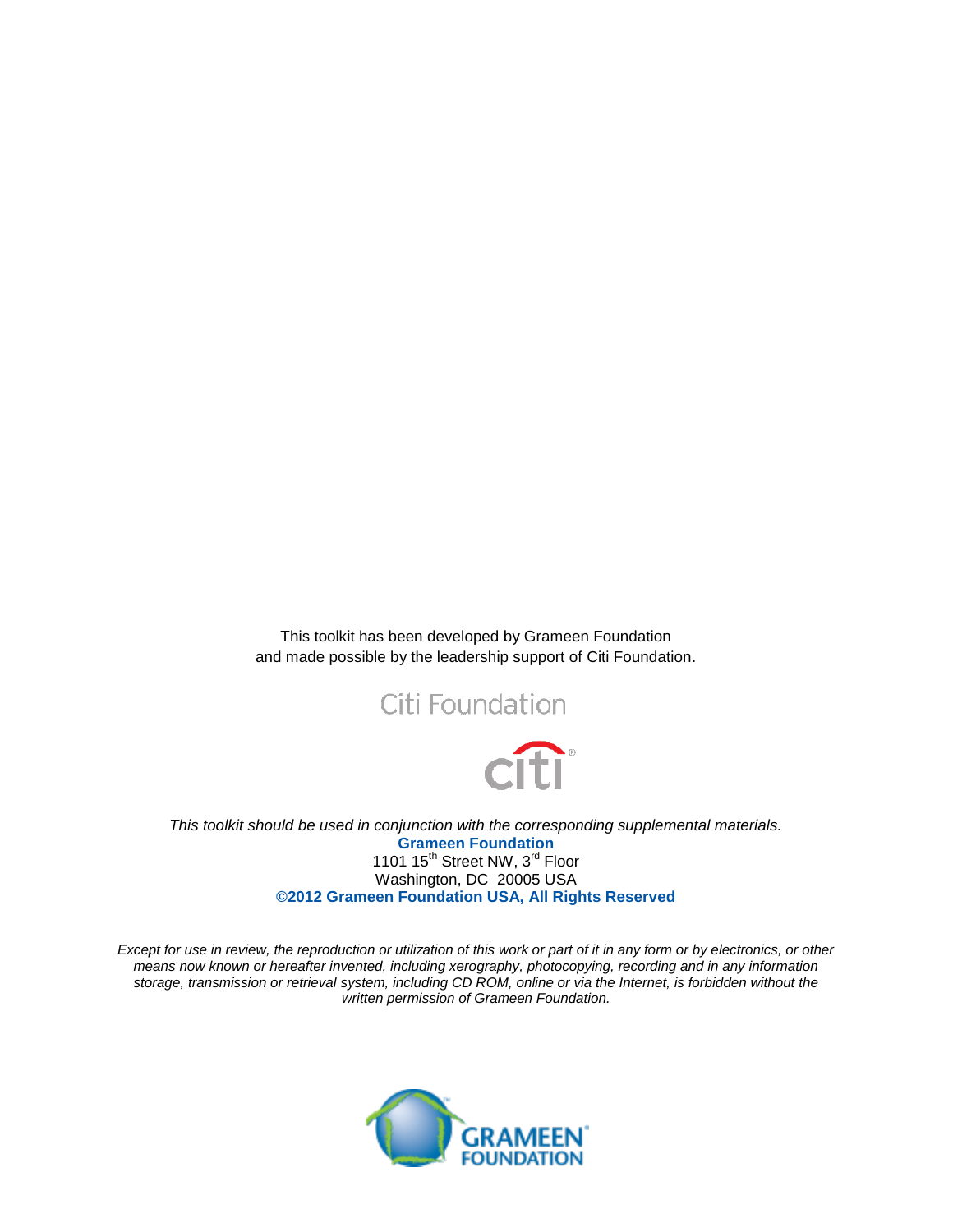# **Table of Contents**

| Alignment Between Individual Goals and the Organization's Goals 5         |  |
|---------------------------------------------------------------------------|--|
|                                                                           |  |
|                                                                           |  |
|                                                                           |  |
|                                                                           |  |
| Action Step: Discuss Performance with Employee at Least Once a Quarter 12 |  |
|                                                                           |  |
|                                                                           |  |
|                                                                           |  |
|                                                                           |  |
|                                                                           |  |
|                                                                           |  |
|                                                                           |  |
|                                                                           |  |
|                                                                           |  |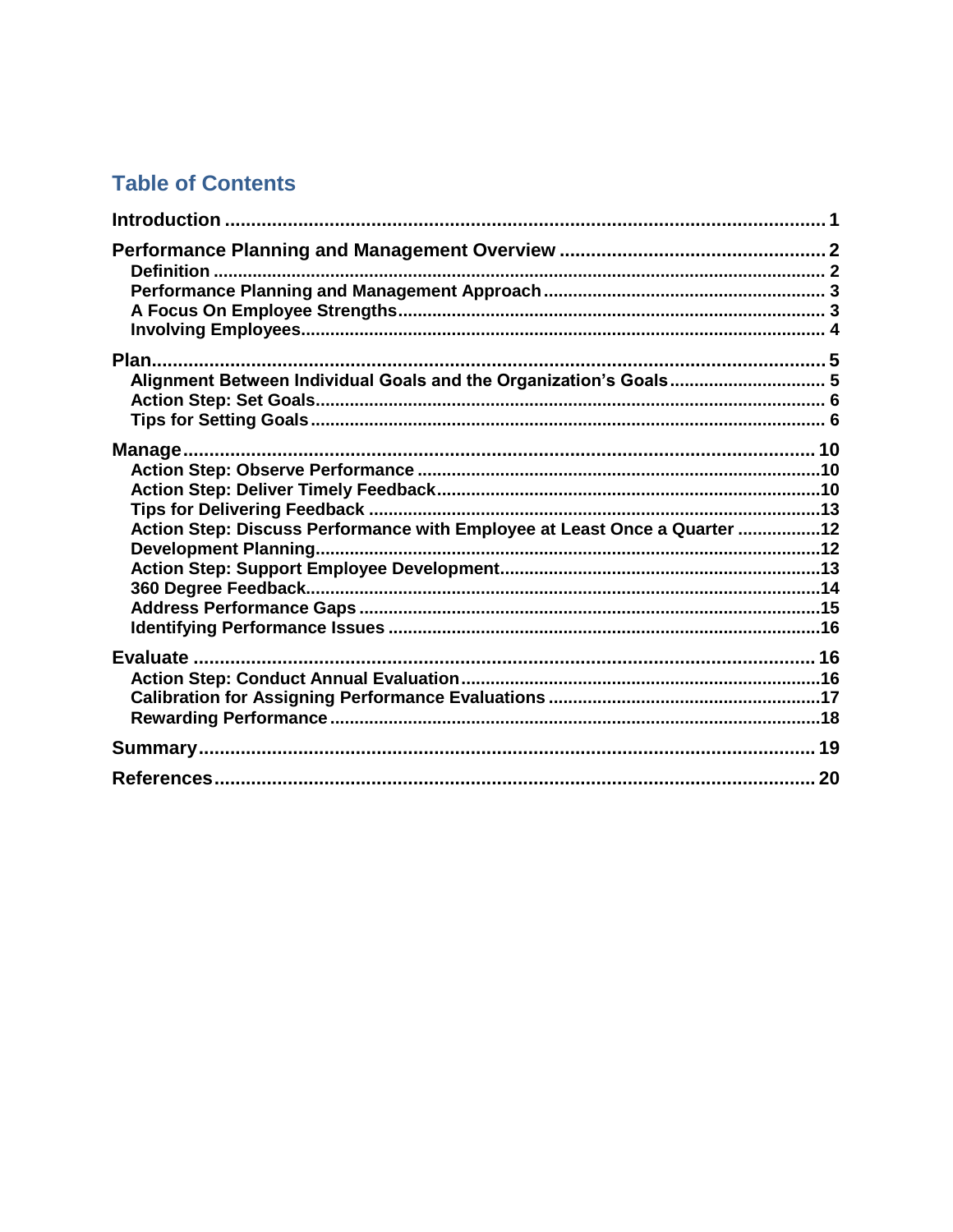# <span id="page-3-0"></span>**Introduction**

One of Grameen Foundation's areas of specialization involves helping microfinance institutions (MFIs) and other poverty- and development-focused organizations strengthen their capacity to attract, develop and retain talented employees.

Microfinance institutions, along with small and growing socially focused businesses, may face human capital challenges that can adversely impact their growth, ability to innovate, access capital, and manage risk. To address these challenges, we suggest you work to align your human capital management practices to your unique business strategy. As an integral part of this human capital system, a strong performance planning and management strategy is the thread that ties together organizational objectives with the employee experience.

Performance planning and management is a process to align employee goals to the organizational goals. The process allows for planning the alignment, providing management support, monitoring progress and evaluating milestones. This allows the organization to get the best performance results from all employees. Employees will be engaged and motivated to achieve your organization's goals when they know how what they do affect the company's overall performance. Performance management is critical for a organizational success.

This toolkit provides:

- An overview of performance planning and management
- A framework to define and implement a performance planning and management strategy that will help your organization build employee engagement and reach organizational objectives
- Tools and examples to enhance your implementation

This guide defines each component of performance planning and management, why it is important, and things to consider as you implement. There is also a set of handouts to correspond to the content within this guide. The handouts either offer more detail or can be easily adapted for use in your organization.

*Note: This toolkit is designed to guide you through the adoption and implementation of a holistic performance planning and management process. We presume that the step of strategic human resources (HR) planning is complete and that there is agreement to improve your organization's performance planning and management approach. Also, organizations must understand and comply with local laws and regulations. In some cases, this may require some adjustment to the steps outlined in this toolkit.*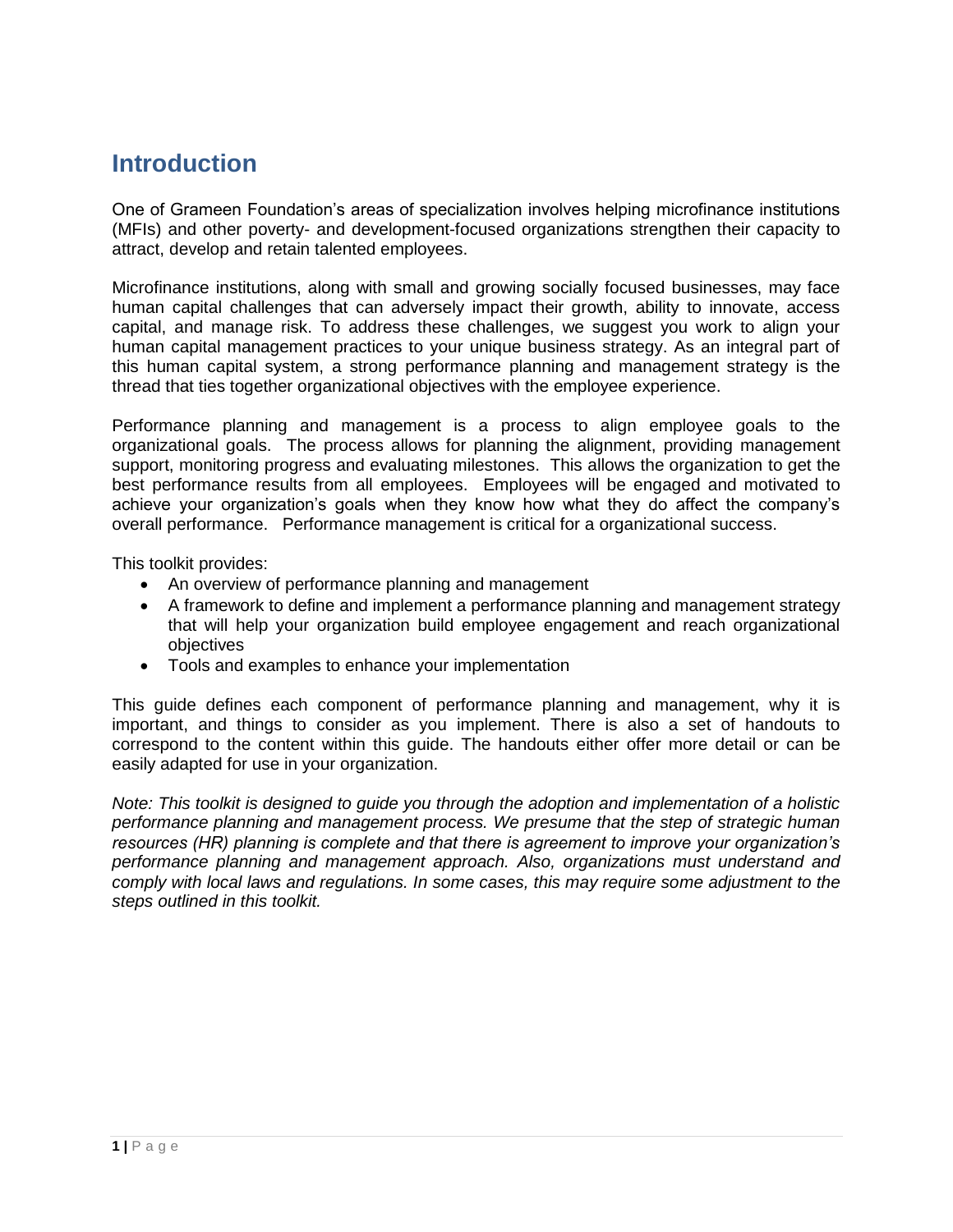# <span id="page-4-0"></span>**Performance Planning and Management Overview**

### <span id="page-4-1"></span>**Definition**

Performance planning and management (PPM) is a process of creating an organizational environment conducive to high performing individuals that work together towards a common goal. The planning process focuses on objective goal setting so that every employee receives direction and communication about what they are expected to do. The management process focuses on action plans, personal development and ongoing discussions about organizational goals.

Effective staff management will propel both your employees' performance and the performance of your MFI and is essential to the success of the individual and the institution. Often the major share of an MFI's operating budget is spent on staff, so it is important that the organization and the managers are focused on increased productivity and ROI (Return on investment) from their human capital.

Performance planning and management is essential to building employee engagement and commitment. It ensures employees know what is expected of them and how they are tracking towards progress. It also eliminates surprises and misconceptions about an individual's performance and how it relates to the business. When employees know how their individual contribution impacts the organization's mission, it instills a sense of pride and purpose.

Think of this process like a road map for performance that is established at the beginning of the year to guide the individual's efforts (something he/she can follow, like a map), with course corrections that may be necessary along the way, and then a review of what was accomplished or where the individual ended up.

Performance planning and management sets the stage for differentiating levels of employee performance and a pay-for-performance strategy. Performance-based pay is intended to motivate employees to perform better and meet established goals, and rewards employees for doing so. It requires that clear goals and measures be established at the start of a specified period (e.g., start of the year). Evaluating against these goals and communicating the feedback to employees fosters a climate of open communication and fairness to all employees. Additional details can be found in the Total Rewards Toolkit.

| Performance Planning & Management Is Not:                                              | Performance Planning and Management Is:                                                                                                                                                   |
|----------------------------------------------------------------------------------------|-------------------------------------------------------------------------------------------------------------------------------------------------------------------------------------------|
| A way to manage poorly performing employees                                            | A broader approach to get the best out of all of your<br>employees – even the top-performing ones                                                                                         |
| A process to be adhered to so that employees can<br>be given salary or merit increases | A process that inputs to the total rewards process<br>and ensures that employees are paid appropriately<br>for the value to bring to the organization                                     |
| Just an evaluation of performance at the end of the<br>year                            | A continuous two-way process of planning,<br>observation, conversation, and coaching that<br>allows for improved performance that has a direct<br>impact on the goals of the organization |
| A one-sided process                                                                    | A robust approach that holds both the<br>manager/supervisor and the employee accountable                                                                                                  |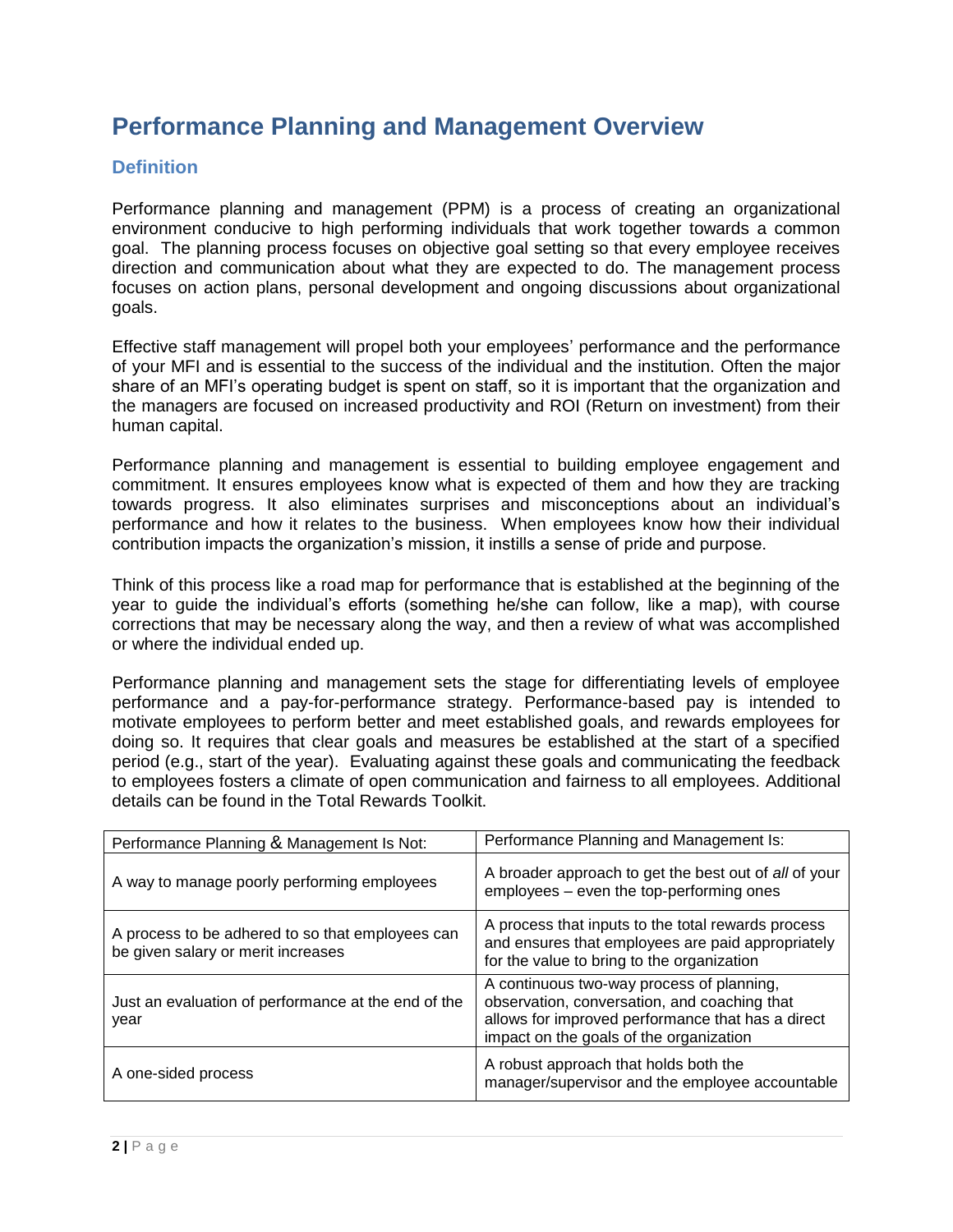### <span id="page-5-0"></span>**Performance Planning and Management Approach**



# <span id="page-5-1"></span>**Focus On Employee Strengths**

A discussion of planning for and assessing performance is not complete without addressing employees' strengths. Historically, performance management has focused on identifying weaknesses and exhorting the individual to "work harder" to overcome these. We now know that this focus on deficiencies does not result in improved performance. Rather it creates defensiveness and makes it even *less likely* that positive change will occur. While a basic level of competence in a particular area may be required, it's when people are able to do *what they're best at* that great performance occurs.<sup>1</sup>

It's not difficult to shift to a focus on strengths, but it requires a commitment from the top to help the organization learn how to do this. First line supervisors and managers must know their teams' capabilities well enough to be able to identify strengths, and have the flexibility to adjust responsibilities within the team in order to play to these. One tool that can help identify individual strengths is the Gallup Strengths Finder.<sup>2</sup>

Here's what it can look like in practice: consider a typical branch office with a branch manager, teller, MIS officer and five field officers. While there are core responsibilities that must be met by each field officer, there may be other aspects of the job that can be shifted between team members so that everyone is able to contribute *what they do best* to the team. Depending on an institution's customer base, field officer responsibilities can be segmented between loan types (group vs. individual) or between lines of business (agriculture lending vs. petty traders) and field officers who demonstrate expertise in supporting one type of customer over another can focus their client portfolio accordingly. Field officers with a particular interest in computers

<sup>1</sup> Roberts, L. M. et al. *How to Play to Your Strengths*. Harvard Business Review, January 2005.

<sup>&</sup>lt;sup>2</sup> [http://www.gallupstrengthscenter.com](http://www.gallupstrengthscenter.com/)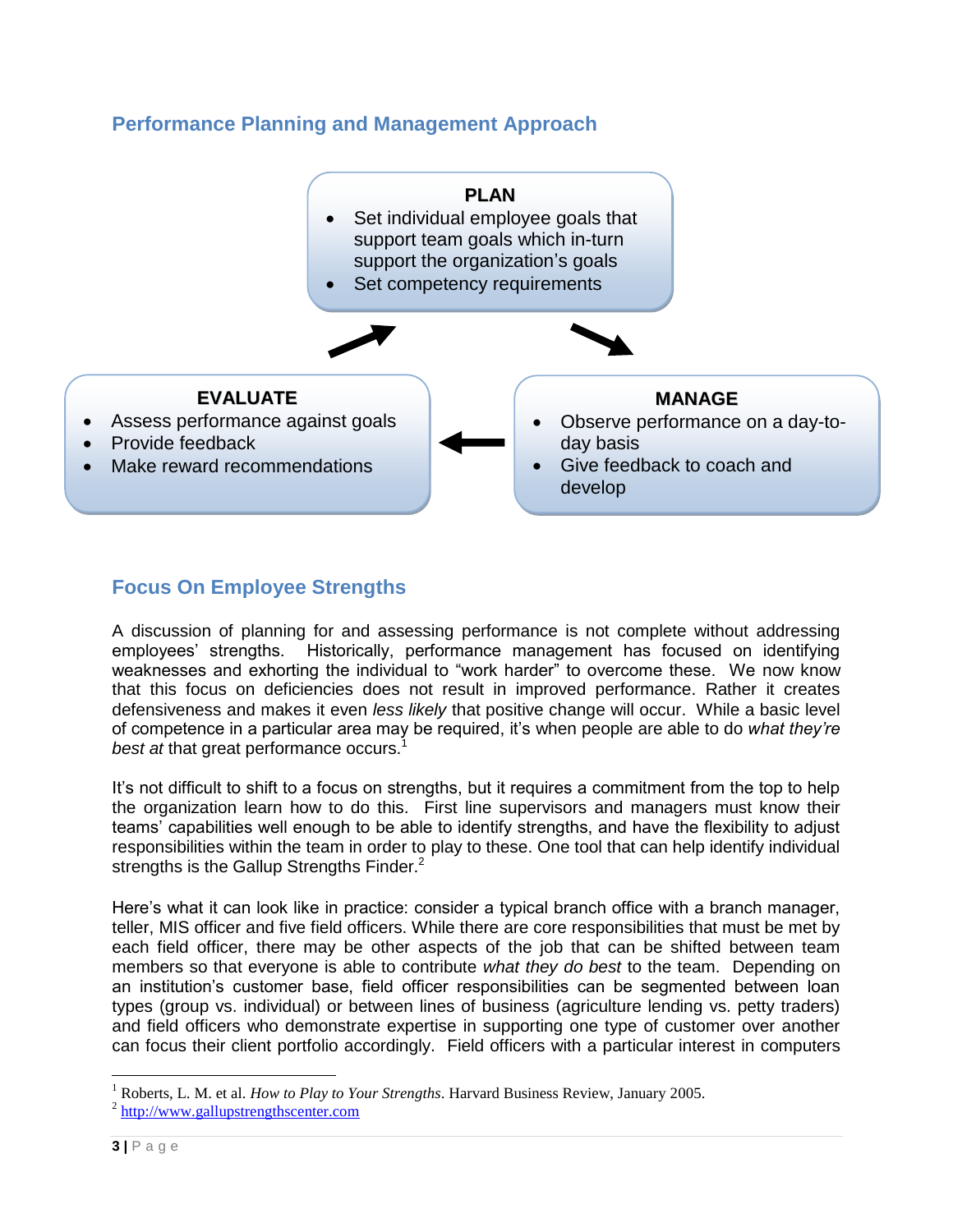could be cross-trained to cover for the MIS officer. Senior field officers who have shown an exceptional ability in mentoring their more junior counterparts could be tasked with training responsibilities for new hires in the branch.

However, a critical component to any of the examples above is individualizing the performance targets and performance evaluations for each role accordingly. A field officer tasked with serving as a mentor for all new hires at the branch might not be expected to hold the same number of group meetings each day as someone without that additional responsibility. Similarly, a field officer responsible for individual loans might not be able to maintain the same number of clients in his or her portfolio as someone dedicated to group loans. By managing to each employee's strengths, managers have an opportunity to allow each person to do what they do best and subsequently provide added value to the team.

### <span id="page-6-0"></span>**Involving Employees**

Employees and managers both play an active role in the entire performance planning and management cycle. A participatory approach helps build employee understanding and commitment to the plan, ultimately motivating employees to work towards something they believe in. It demonstrates respect towards the employee, providing a feeling of value when contributing their opinions and ideas. This two-way conversation fosters open dialogue that allows managers to better understand their employees' strengths.

Involving employees in the planning process has many advantages. Given that the employee is performing the tasks, he/she will have a better understanding of what is working and what is not. Employees will often have ideas and solutions that may be implemented in a cost effective manner. When asked for their opinion these ideas can be tabled for further discussion. High performing teams and organizations are agile and are willing to be creative in offering solutions to their customers. Involving employees in sourcing these ideas is a great way to stay competitive in this changing business world. It also enhances employee self-esteem and creates an environment of open communication in which employees are heard.

Finally since employees would have contributed to the performance planning process they will have specific accountabilities to achieve them. The performance planning and management process works most effectively when both, the employee and the manager / supervisor are actively involved throughout the entire process.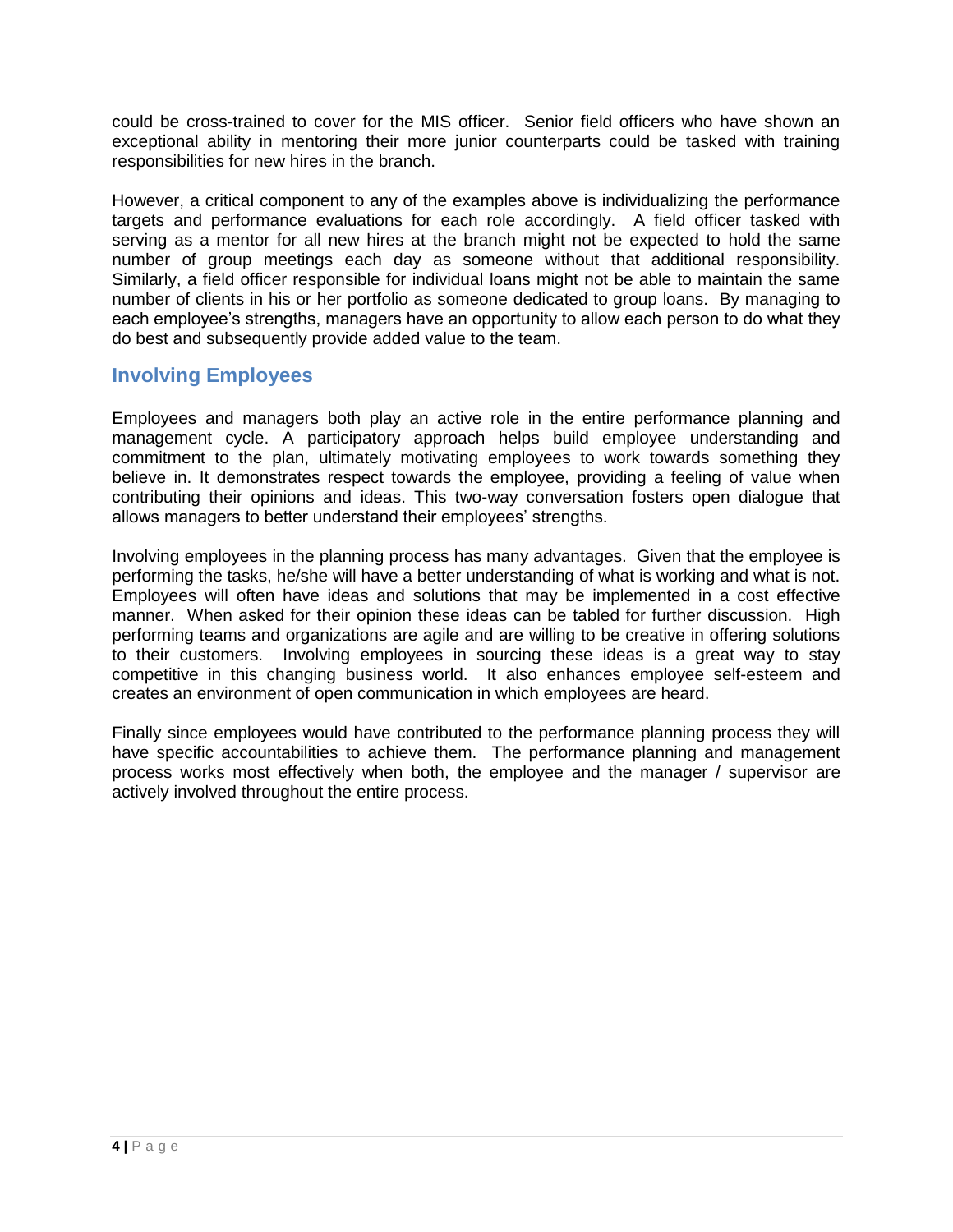# <span id="page-7-0"></span>**Plan**

The first step is proactive planning. This includes setting goals and creating a plan with the employee for the year. It gives the employee a sense of where he/she is heading, like a map of the work for the year. Goal setting is really about helping employees know what is expected of them, one of the most basic employee needs and a foundational element of creating employee engagement.<sup>3</sup>

"A goal properly set is halfway achieved." – Abraham Lincoln, 16th President of the United **States** 

This step involves

- Alignment between individual employee goals and the organization's goals
	- o Gaining an understanding of the business goals for the year
	- $\circ$  Creating team goals / departmental goals that align to the business goals
	- o Setting individual employee goals
- Re-accessing and setting competency requirements that will be required for optimum performance of the job
	- o Job competencies are generally defined during the hiring process (refer to Recruitment & Selection toolkit for a comprehensive list of competencies for MFIs.)
	- o Job competencies form part of job description

#### <span id="page-7-1"></span>**Alignment between individual employee goals and organizational goals**

Another critical driver of employee engagement and commitment is to understand how one's individual efforts support organizational goals. Too often we've seen that even mid-career managers can't easily articulate the organization's strategic objectives and are rather unclear about the organization's plans beyond the expectations for their own performance. Employees want to make a difference and organizations need to enable and encourage this to ensure they are maximizing the value of their people. $5$ 

Creating this line-of-sight starts with developing a robust planning process where broad organizational goals and objectives cascade down to the various business units and functional teams. These teams then translate their supporting goals and objectives to all team members, where individual performance objectives support the team's goals.



Goal cascade template

 $3$  Harter, J. K. et al. "Q12® Meta-Analysis: The Relationship Between Engagement at Work and Organizational Outcomes." Gallup, Inc. 2009.

 $5$  Knowledge@Wharton. (2010, February 17). "Putting a face to a name: The art of motivating employees" <http://knowledge.wharton.upenn.edu/article.cfm?articleid=2436> (accessed June 20, 2011).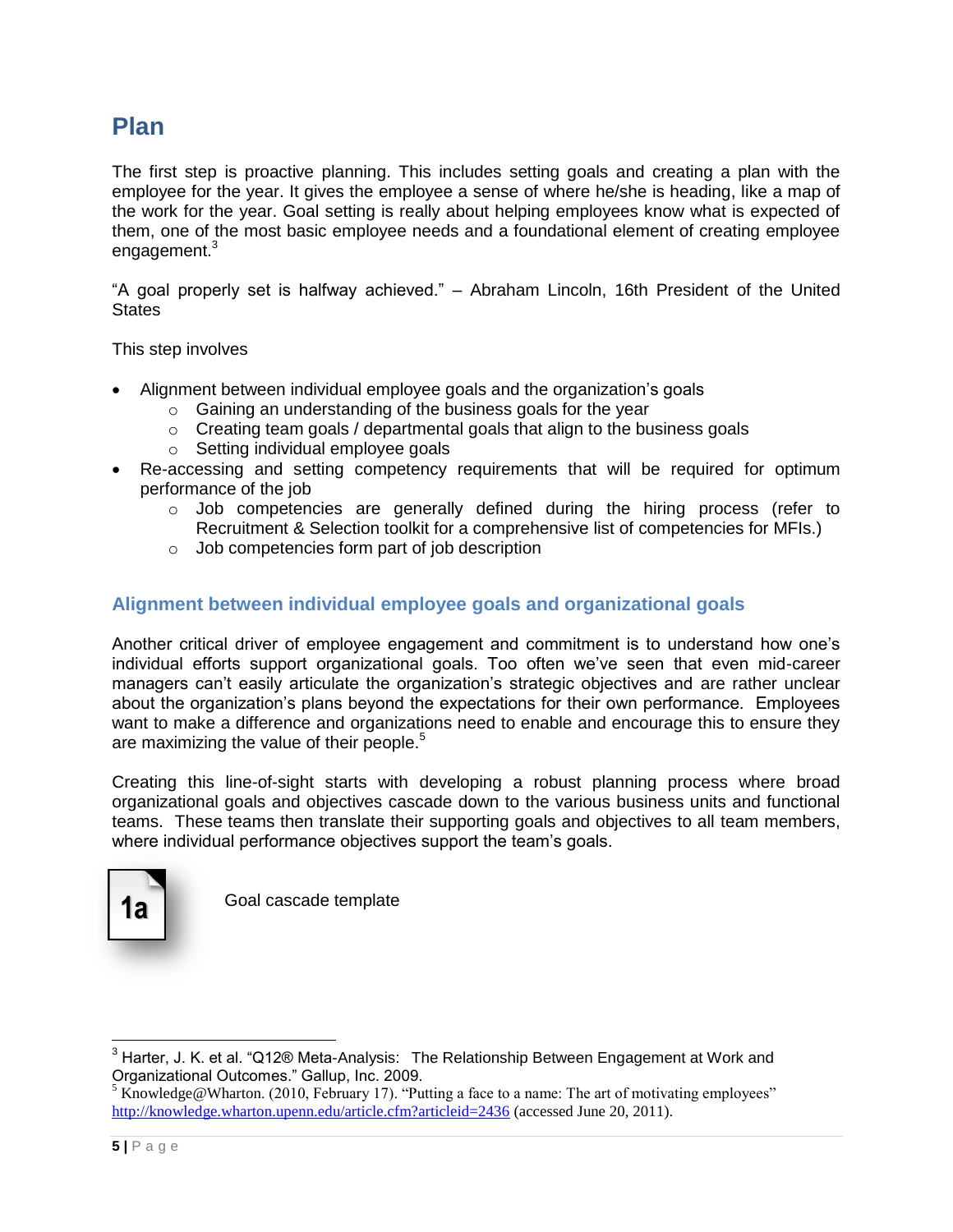### <span id="page-8-0"></span>**Action Step: Set Goals**



*Spotlight: Akash had served as a loan officer for a year and a half when his manager brought his whole branch together to explain the performance planning process for the coming year. In addition to a clear description of the process, Akash received a table to complete – there he found the organization's annual goals, which were subsequently broken down into the goals for his individual branch. Next to the branch goals was a place for him to propose what he would achieve individually in order to support the larger goals of the branch and in turn, the MFI as a whole. Akash gave his individual goals a lot of thought and completed and provided them to his manager as requested, in advance of their individual meeting.*

*When Akash and his manager came together for their individual meeting, Akash was pleased to note that his manager had clearly taken some time to review the goals Akash had put forward for himself. In the meeting, they discussed what was realistically achievable and what would be important to prioritize, making some adjustments to Akash's goals as they went along.*

*Askash left his performance planning discussion excited about the year to come. He knew what was expected of him – and all his goals felt attainable. He felt supported in his role and eager to continue to grow with the MFI into the future.*

| S.M.A.R.T. Goals<br>1 <sub>b</sub><br><b>Goal Setting Guide</b> | Use this simple acronym as a guide for setting good goals and metrics:<br>Specific. You can describe the details.<br>Measurable. You can measure the goal using either quantitative or<br>$\bullet$<br>qualitative assessments.<br>Achievable. You can achieve the goal.<br>$\bullet$<br>Relevant. The goal matters.<br>$\bullet$<br>Timely. You can achieve the goal within a specified time frame.<br>$\bullet$ |
|-----------------------------------------------------------------|-------------------------------------------------------------------------------------------------------------------------------------------------------------------------------------------------------------------------------------------------------------------------------------------------------------------------------------------------------------------------------------------------------------------|
|-----------------------------------------------------------------|-------------------------------------------------------------------------------------------------------------------------------------------------------------------------------------------------------------------------------------------------------------------------------------------------------------------------------------------------------------------------------------------------------------------|

# <span id="page-8-1"></span>**Tips for Setting Goals**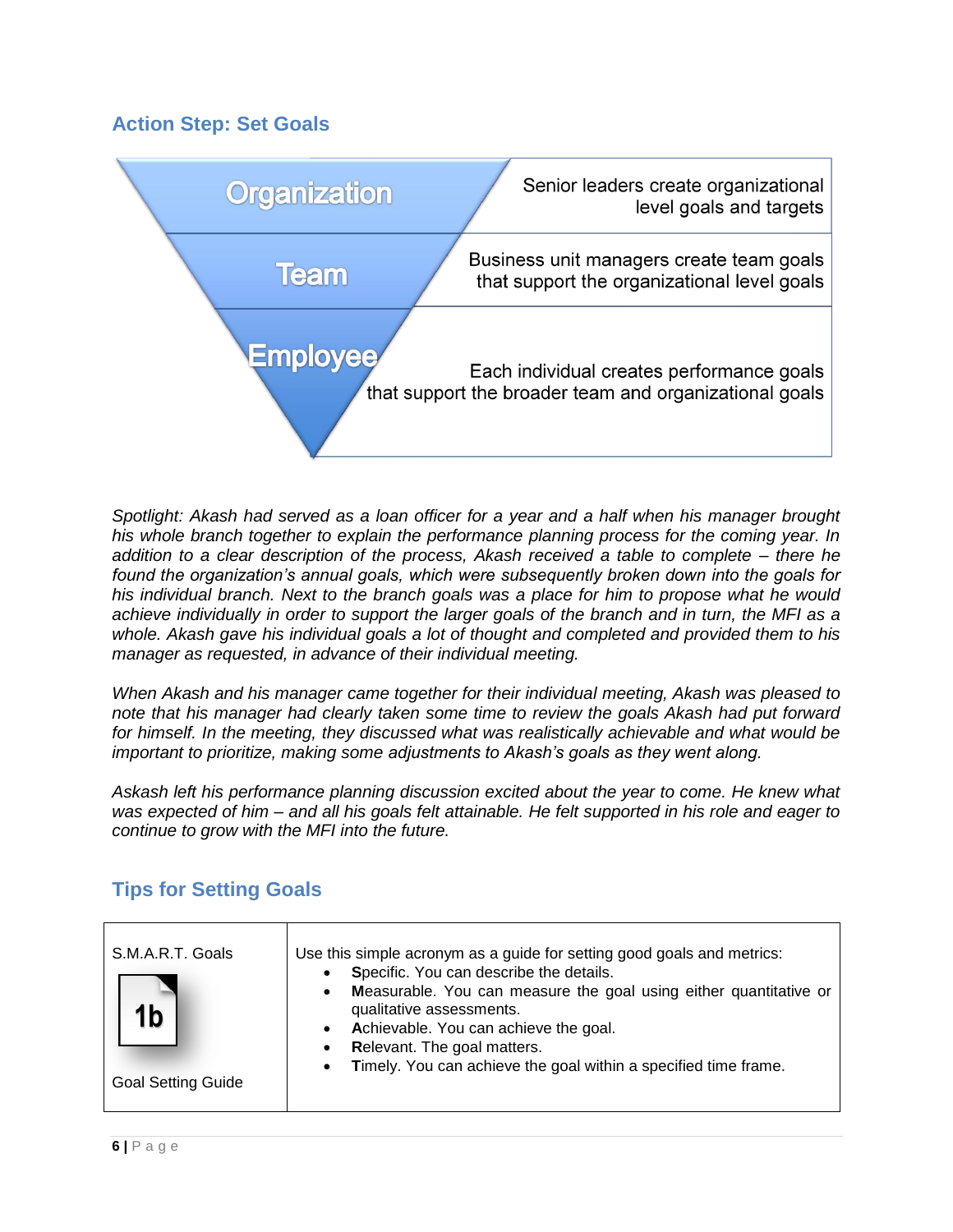| Include both qualitative<br>and quantitative<br>indicators | Set expectations for both the end result and how that result will be<br>achieved.<br>Qualitative measures should be based on the competencies required for<br>$\bullet$<br>the specific job; not only technical capabilities but also the organizational<br>and personal competencies needed to excel in that role. <sup>6</sup>                                                                                                                                                                                                                                                                                                                                                  |                                                                        |                                                                                                                                                                                                                                                                                                         |  |  |  |  |
|------------------------------------------------------------|-----------------------------------------------------------------------------------------------------------------------------------------------------------------------------------------------------------------------------------------------------------------------------------------------------------------------------------------------------------------------------------------------------------------------------------------------------------------------------------------------------------------------------------------------------------------------------------------------------------------------------------------------------------------------------------|------------------------------------------------------------------------|---------------------------------------------------------------------------------------------------------------------------------------------------------------------------------------------------------------------------------------------------------------------------------------------------------|--|--|--|--|
| Personalize goals                                          | Consider the employee's strengths and unique contribution when considering<br>goals and performance metrics. For positions with a large number of<br>incumbents (e.g., field officers), the goals may end up being similar, yet each<br>should be customized to ensure it is relevant to the individual.                                                                                                                                                                                                                                                                                                                                                                          |                                                                        |                                                                                                                                                                                                                                                                                                         |  |  |  |  |
| Limit to 3-5 goals                                         | Limit the number of goals to 3-5 for each category (e.g., organization, team,<br>and individual). More than this will make it difficult to focus.<br>When thinking of goals, consider:<br>What needs to be accomplished to ensure success?<br>$\bullet$<br>What will have the greatest impact in achieving the organization's<br>$\bullet$<br>mission?<br>What standards are we striving for?<br>$\bullet$<br>What will the employee find most interesting or challenging?<br>$\bullet$<br>What will provide the most benefit to the clients?<br>How is success measured? What are the key milestones that will be<br>$\bullet$<br>measured?                                      |                                                                        |                                                                                                                                                                                                                                                                                                         |  |  |  |  |
| Use a simple<br>performance rating<br>scale                | Clearly define the rating scale that goals will be evaluated on. For example:<br>Exceeded goal / result<br>Met goal / result<br>$\bullet$<br>Did not meet goal / result<br>$\bullet$<br>Clearly define the rating scale for competencies or the behaviors that will be<br>associated with a particular performance level. For example:<br>Exceptional<br>Exceptional<br>Outstanding<br>Very Strong<br><b>Exceeds Expectations</b><br><b>Above Expectations</b><br>Successful<br><b>Meets Expectations</b><br><b>Meets Expectations</b><br>Performance<br>Needs Improvement<br>Inconsistent<br><b>Below Expectations</b><br><b>Action Required</b><br>Unacceptable<br>Unacceptable |                                                                        |                                                                                                                                                                                                                                                                                                         |  |  |  |  |
| Involve employees                                          |                                                                                                                                                                                                                                                                                                                                                                                                                                                                                                                                                                                                                                                                                   | how their contribution can make a positive impact on their team goals. | Involve employees in the process of setting their goals. A participatory<br>approach builds ownership and commitment to the goals. Begin by sharing<br>with employees the organization's goal and their team (refer to goals<br>alignment cascade template - handout 1a). Encourage employees to define |  |  |  |  |

 $\overline{a}$  $6$  Zacarias, Cecille & Sandra Togonon. "Building human resources capacity: developing competencies for microfinance institutions." Women's World Banking, 2007.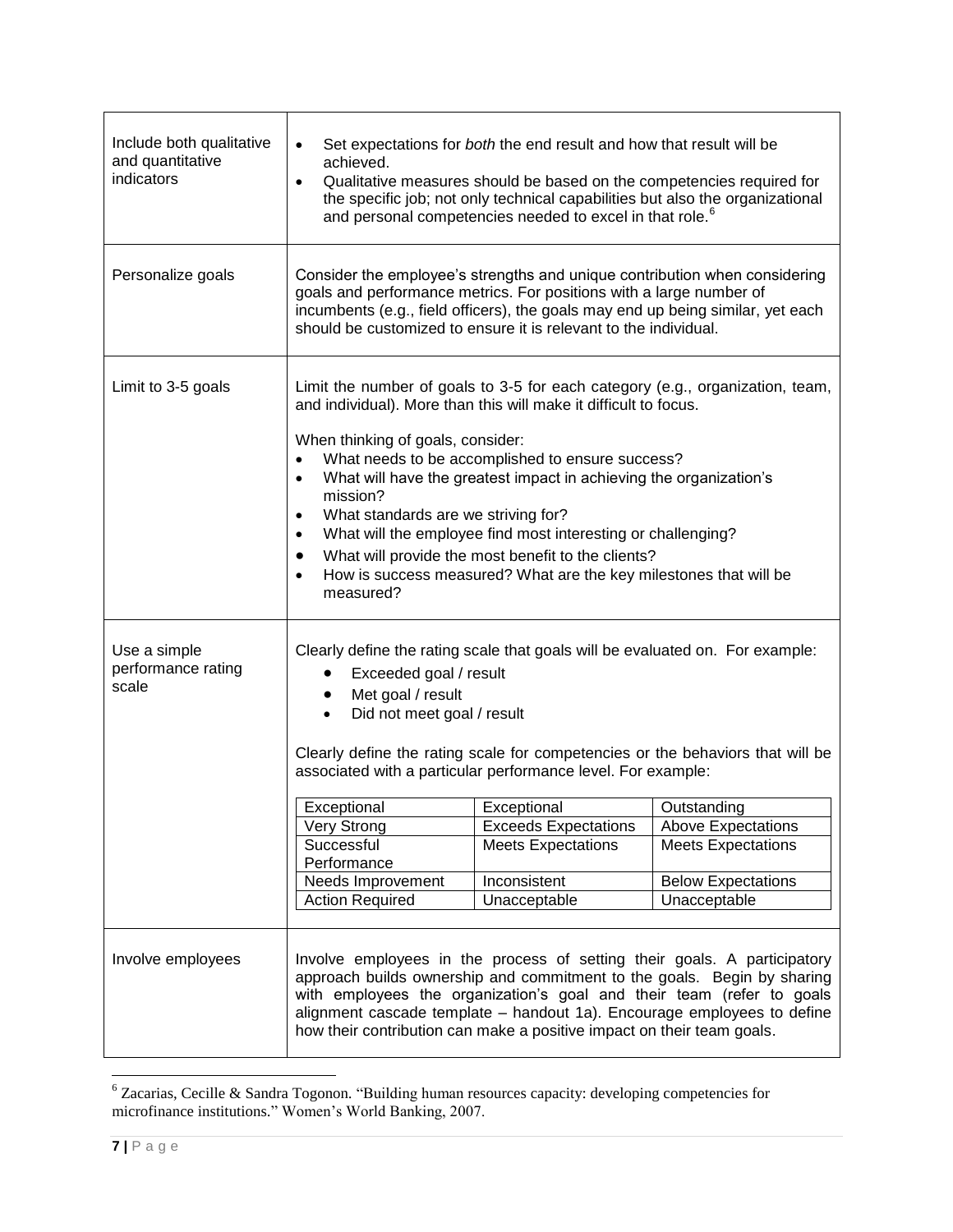The main aim of a performance management process is to promote work quality, individual growth and company growth. The core of a good performance management system is communication and understanding *not just* forms and structure. The sample forms in this toolkit have been designed to guide employee and managers / supervisors in the process. The focus of the process is on results not activities. The process should be mutual, open and participative and support the empowerment of both teams and team members to do their best. Employees must be encouraged to take personal and proactive responsibility for their individual growth.

It is recommended that the performance planning and management should be done at the least on an annual basis. Many companies follow a semi-annual performance evaluation system so employees can have a clearer more accurate view of how their performance affects team goals. It is easier to make changes to operational tasks when evaluation feedback is given mid-year and not just at the end of the year.

New hires, job changes, and promotions require a new or an updated performance plan. To effectively improve performance, plans are completed at two stages:

- 1. New hire / job change / promotion
- 2. Annual planning and review

You may download a sample copy of the performance planning and management (PPM) forms from this toolkit. The following is recommended:

- 1. New Hires / job change / promotion
	- Who: Completed by the manager and reviewed by the new hire
	- When: Within the first month of a new hire's employment start-date
	- **What:** The Performance Planning and Management form
	- Why: Provide the new-hire clarification of what needs to be done, in what manner and by when. This information is in addition to their job description
	- Where: The completed forms are submitted either to the human resources department or kept with the manager with a copy to the employee
- 2. Annual Review `
	- Who: Both the manager and the employee will complete the assessments. employee will complete the self- assessment prior to meeting with the manager. Manager will review the employee self-assessment prior to meeting with the employee.
	- **When:** On an annual basis or on designated evaluation dates (example: 3, 6, 9 month reviews).
	- What: Schedule a meeting with employee to review and discuss the manager's assessment and employee's assessment. Combine the comments and document on the performance planning and management form.
	- Where: The employee and manager should keep a copy of the final document. Human resources will receive a copy of the complete performance planning and management form. All of these documents will be kept in the employee's personnel file.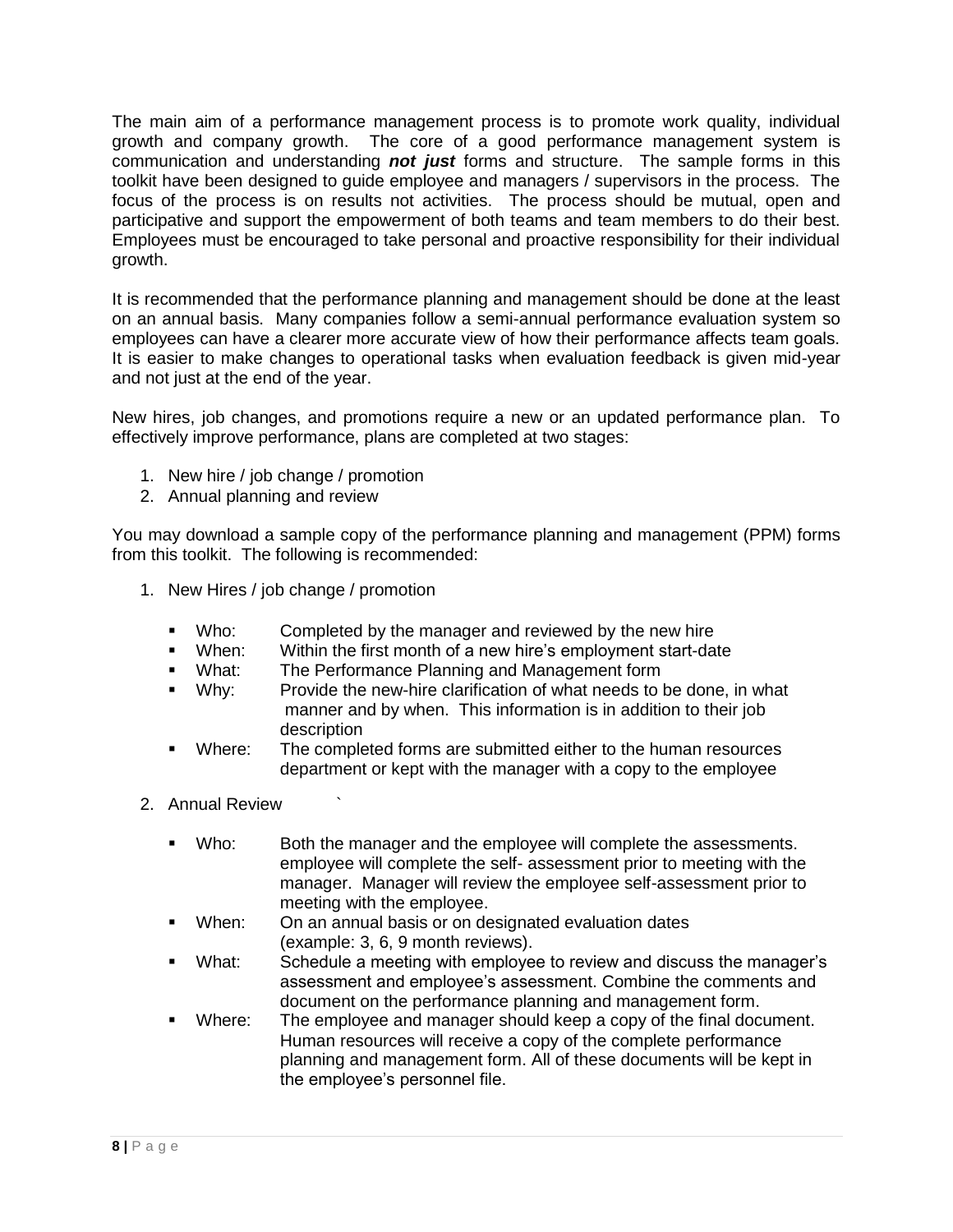

# **Example of an Annual Performance Management Cycle:**

Good plans enhance the smoothness of day-to-day operations of an organization. Lack of planning causes confusion, waste and duplication of effort. Once plans and standards are set, employees must be held accountable for results. When employees are involved in planning their work, they are more committed to its achievements.



Performance Planning and Management (PPM) form – goal section

### **Re-accessing and setting competency requirements**

Job competencies are the knowledge; skills, abilities, and personal characteristics that work together to produce outstanding performance.<sup>11</sup> Competencies drive behaviors within the organization. In order to enable employee behavior that is consistent with desired result, this aspect of performance management cannot be ignored. In addition to planning short term (6 months – 1 year) goals for employees in the goals section of the Performance Planning and Management form, competencies for each role should be planned and shared with the employees before the start of the year.

In the next stage of the performance management process, goals and competencies are reviewed and evaluated against actual performance for the period.

This toolkit offers sample performance planning and management templates for roles in MFIs. You may download a copy of these forms and customize where necessary for your organization.

**------------------** <sup>11</sup> Workforce Planning & Employment, Cert-Prep 2012 SPHR®, SHRM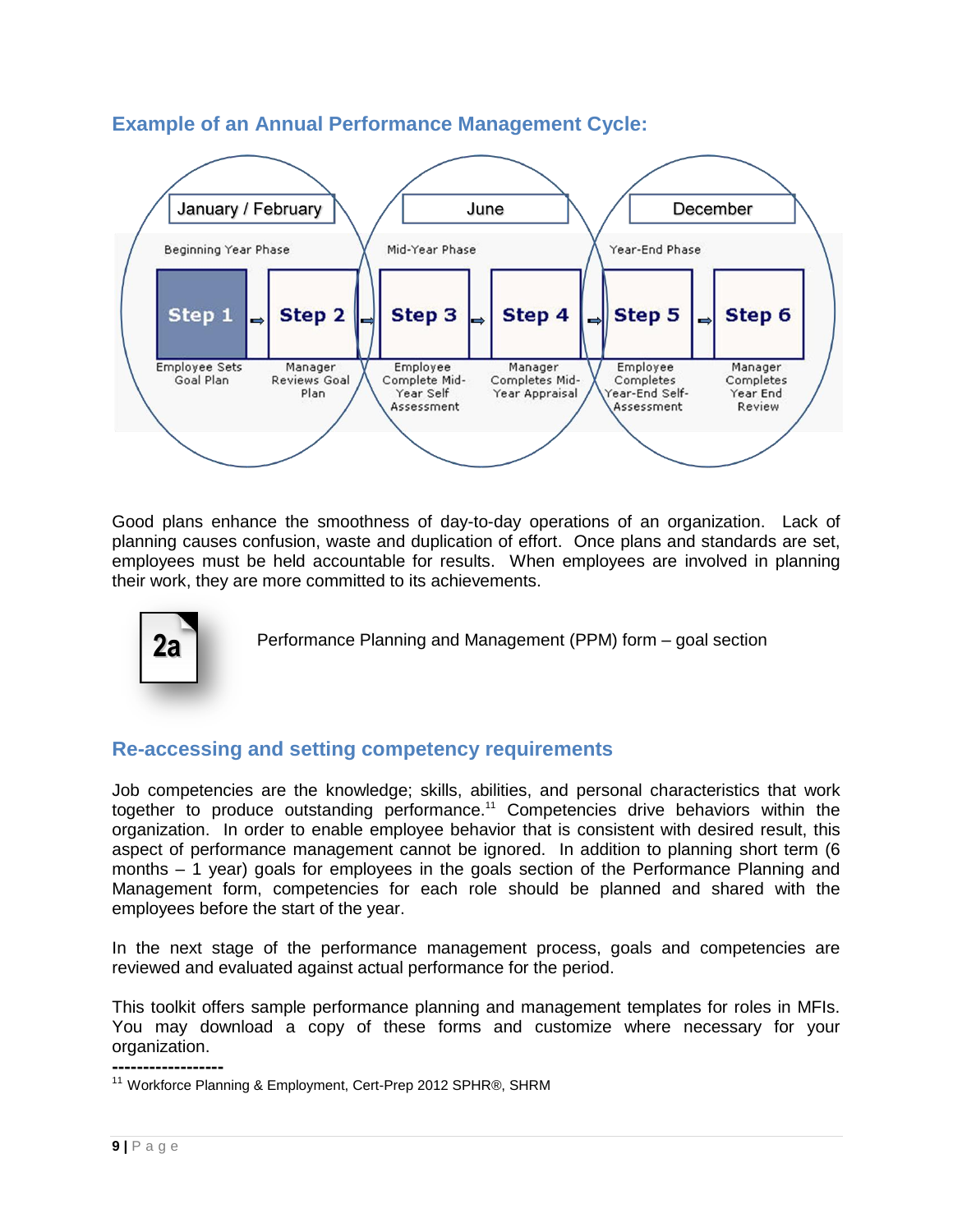

# <span id="page-12-0"></span>**Manage**

The next stage in the performance planning and management process after goals are set is to manage employees' work to achieve the goals. The proactive planning you've just completed is best supported through structured, regular check-ins to confirm progress throughout the year and identify any course corrections or additional support required. Both the manager and employee play an active role in this process.

## <span id="page-12-1"></span>**Action Step: Observe Performance**

Once employees start working towards their goals, the manager is responsible for observing that performance. This means being in a "position to notice" throughout the course of a normal day when employees are doing things right and when they need assistance. Observing performance may include attending a center meeting led by a credit officer or reviewing a report produced by an employee. It might also include being receptive or observant of interactions the employee has with other stakeholders within the organization. Data thus collected feeds into the rest of the performance management process.

### <span id="page-12-2"></span>**Action Step: Deliver Timely Feedback**

Feedback is simply the sharing of observations about job performance or work-related behaviors. The term feedback can conjure up different images for people, sometimes including judgment, which can make it feel intimidating. Feedback should be used to recognize a behavior or to make a suggestion for improvement. It is about learning and growing - both for the employee and the organization.

Managers are primarily responsible for sharing performance feedback with their employees. However, it is beneficial to your organization if employees feel comfortable recognizing and sharing feedback with their peers. It shows that employees care enough to help others improve. Peer feedback helps build accountability to the success of the team and creates an engaging work environment.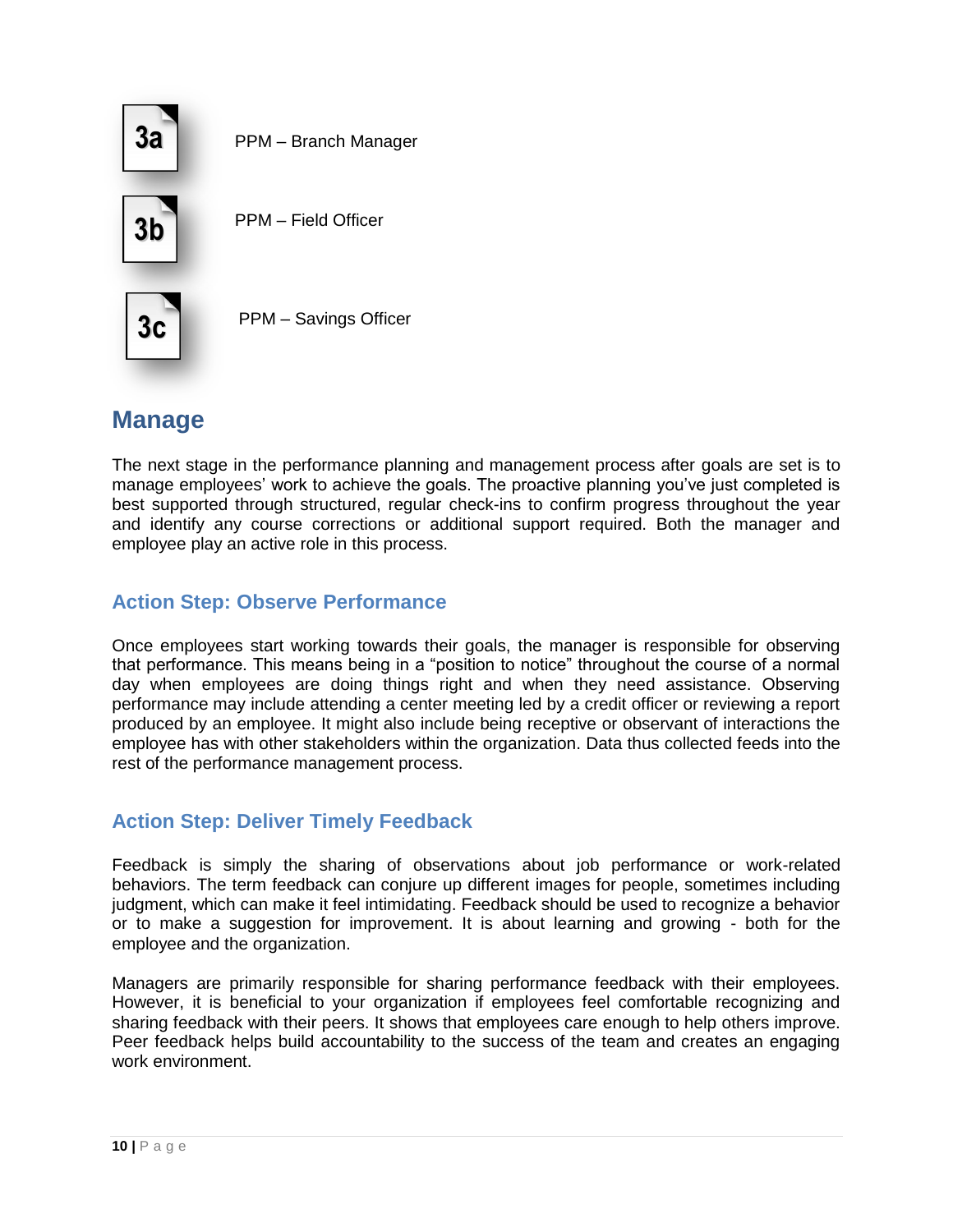*Spotlight: Priya, a dedicated loan officer in India, had been working at her MFI for about a year. Recently the repayment rates had dropped slightly in her group loan portfolio. She was worried that her clients were sometimes missing from their monthly repayment meetings. One day, without notice, Priya's branch manager showed up at one of her group meetings –he sat in the back and took notes the entire time. Priya was nervous and didn't know why the branch manager had come. But, when they returned to the branch office, the manager didn't even mention the meeting to Priya.*

*Two months later, at her regular performance review, Priya's manager brought out a list of issues he had observed at the group meeting. Priya was stunned. Since then she has tried some new tactics on her own, and attendance at her group meetings has begun to improve. But, her manager never asked Priya her perspective on the matter. In fact, some of the issues her manager brought up were issues Priya had already addressed, but only after a month or so of trial and error.*

*Priya left the meeting feeling that she couldn't count on her manager for support. If he knew about issues at Priya's group meetings, why didn't he bring them up sooner? Why did he let Priya struggle on her own?*

*Spotlight: Vivian is a new loan officer at an MFI in Kenya. After being on the job for five months, she felt she understood what was expected of her but knew she still had much to learn. Her group meetings always seemed to take more time than they should, making it hard for her to hold as many meetings as she was supposed to each week.*

*Vivian's branch manager informed her that he would be shadowing her at one of her group meetings. Vivian was nervous at first, but her branch manager explained to her how he did this with every loan officer, even the ones who had been there for years. So, Vivian held her meeting as normal that morning and almost forgot that her branch manager was there observing.*

*That afternoon, when they returned to the branch, Vivian's manager asked that she set aside some time to talk with him. When they sat down, he told her how pleased he was with the deep connections she had clearly made with her clients. But he noticed that repayments at the meeting took a long time. He showed Vivian the system he used for recording repayments when he had been a loan officer. He also gave her some tips on how to get the meeting going quickly so she could make the best use of her clients' time.*

*With these recommendations, Vivian was able to improve the efficiency of her meetings before her scheduled six month performance check-in. By that time she was feeling even more confident in her work and was on track to meet her targets.*

## <span id="page-13-0"></span>**Tips for Delivering Feedback**

When feedback is objective; impartial, not biased or opinionated, based on fact and not subjective; biased, based on opinion not fact, it is easier to be delivered. When assessing performance you can use positive language to structure your feedback and motivate your team members. By ensuring that your employees are participating in the assessment and are being heard, you can make a positive impact on your organization's human capital and gain employee commitment to improved performance. Remember the following when preparing to provide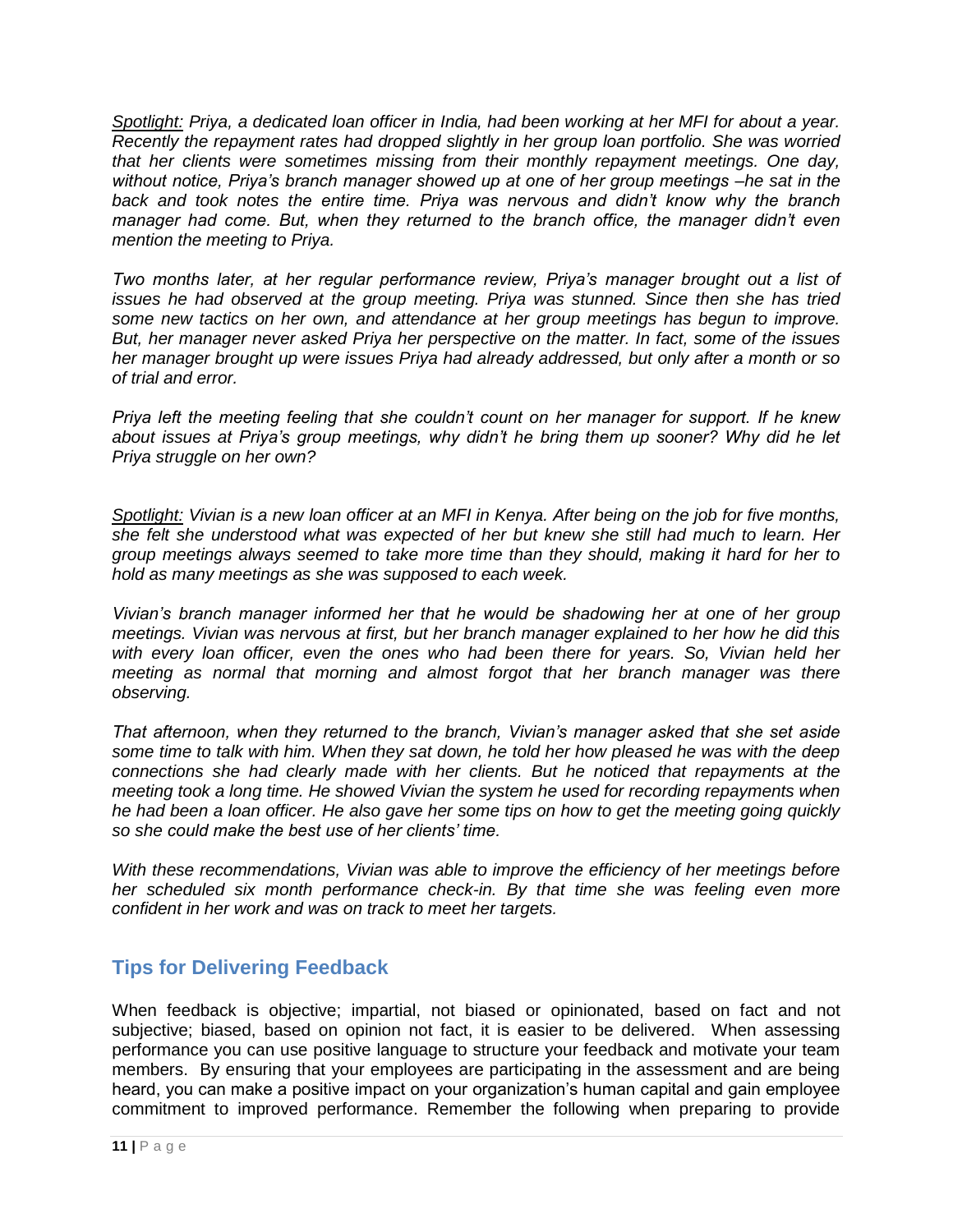feedback. For further guidance on providing performance feedback refer to the handout titled Manager's guide to delivering feedback.

- Be specific and focus on behavior
- Cite examples of how the performance compares against the measures and goals
- Be direct
- Be timely; ignoring a problem and hoping it will go away will make things worse
- Focus corrective feedback on things that can be improved in the future
- Ask for the employee's evaluation first before you give your evaluation of performance
- Identify what would help maintain or improve performance
- Ask employee to identify how improvement can be achieved. Ask employee to consider what could have been done differently
- Agree on plan for the future
- Don't forget to acknowledge good performance

There are many benefits of the performance feedback process. It allows satisfying the employee's desire for understanding how his/her performance has been in comparison to manager expectation. The process allows for encouraging good performance and discourage below standard performance.



<span id="page-14-0"></span>Manager's Guide to Delivering Feedback

#### **Action Step: Discuss Performance with Employee at Least Once a Quarter**

We suggest that the manager and employee discuss the employee's performance at least one time per quarter. This should be a two-way discussion based on the goals set at the beginning of the year with input from both the employee and the manager.

Quarterly check-ins accomplish a number of things:

- Encourage open dialogue between the manager and the employee
- Help ensure there are "no surprises" at the year-end performance evaluation
- Opportunity to learn about how the employee's strengths are contributing to the goals
- Opportunity to course correct, if needed, to ensure the goals will be met
- Reinforce performance expectations

*Note: There may be a need to modify a goal midway through the year. This is acceptable but consider it carefully; changing goals abruptly can create confusion. If the environment has changed and reaching the goal will no longer create value, it is appropriate to modify. However, avoid doing so as a reaction to obstacles (e.g., personnel changes). If a change is necessary, the manager, employee and team should agree upon the new goals/measures.*

#### <span id="page-14-1"></span>**Development Planning**

Offering meaningful development and career advancement opportunities will enable you to motivate and reward employees for their contributions, and help to keep them excited about building a career with your organization. The performance planning and management process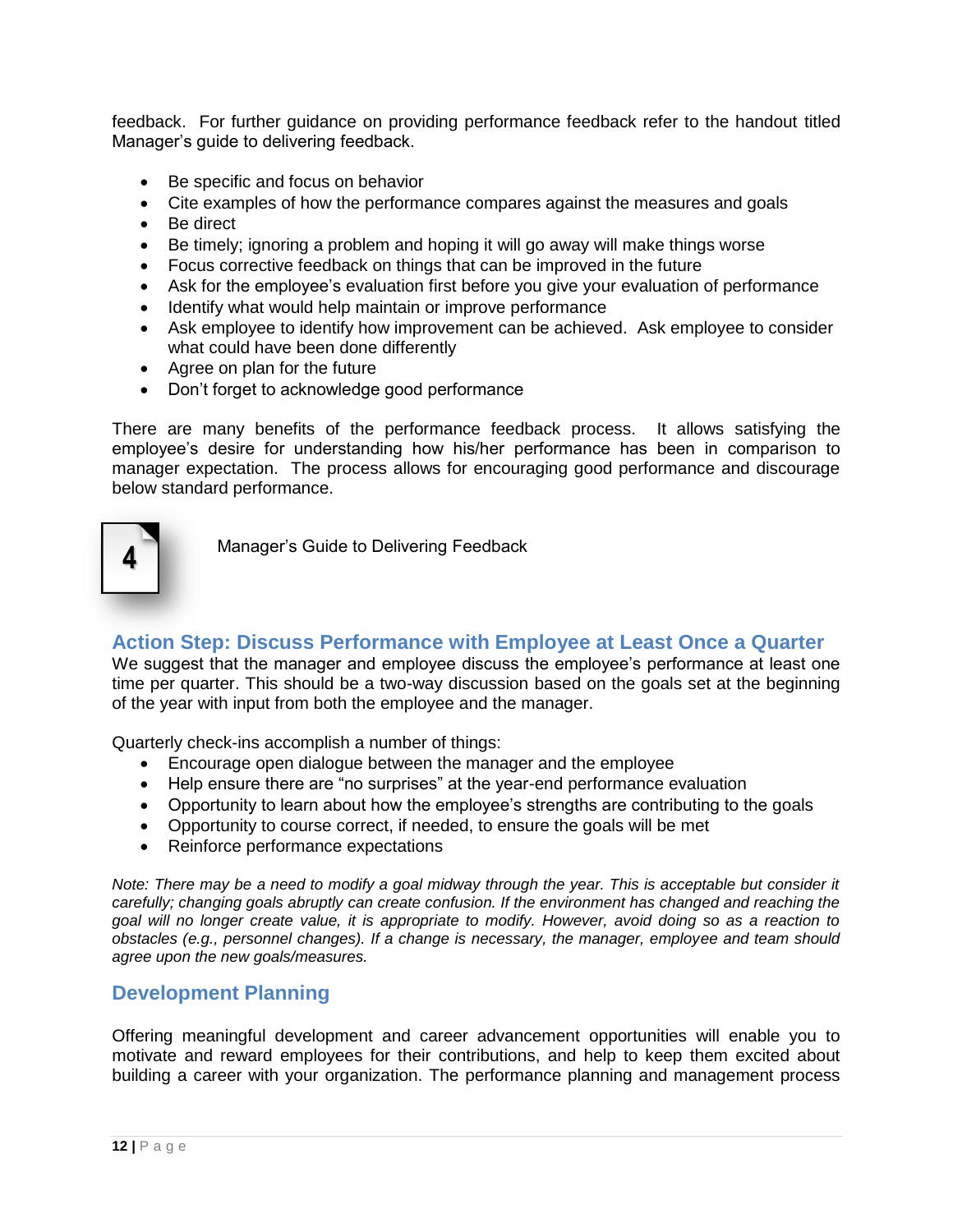provides a rhythm for goal setting and planning, and provides a natural connection to employee development.

Development activities can be focused on either improving performance in a current role or developing towards a career aspiration. Regardless which approach is used, development must be viewed more broadly than just technical skills-based training. Development is a set of learning experiences designed to enhance an employee's strengths and competencies - skill, knowledge and behavior. It is about creating opportunities for learning and growth every day.

### <span id="page-15-0"></span>**Action Step: Support Employee Development**

A common guideline suggests that 70% of employee development efforts should be spent on on-the-job development, 20% on feedback from managers, peers, etc., and 10% in formal learning or education programs. Below are some examples of each.

|           | On-the-job development                                                                                                                          |             | <b>Feedback</b>                                                                                |                                  | <b>Learning/Education Programs</b>                                                                                                                                                   |
|-----------|-------------------------------------------------------------------------------------------------------------------------------------------------|-------------|------------------------------------------------------------------------------------------------|----------------------------------|--------------------------------------------------------------------------------------------------------------------------------------------------------------------------------------|
|           | 70% of effort                                                                                                                                   |             | 20% of effort                                                                                  |                                  | 10% of effort                                                                                                                                                                        |
| $\bullet$ | Stretch assignments<br>Special projects<br>Job shadowing<br>Job rotation<br>Onboarding a new team<br>member<br>Mentoring another team<br>member | ٠<br>٠<br>٠ | <b>Ongoing Feedback</b><br>Coaching (internal and<br>external)<br>Formal or informal mentoring | $\bullet$<br>$\bullet$<br>٠<br>٠ | Leadership development<br>programs<br>Internal training sessions<br>University programs<br>Conferences and seminars<br>Books and articles<br>Professional association<br>memberships |
| $\bullet$ | Cross-functional assignment<br>or project                                                                                                       |             |                                                                                                |                                  |                                                                                                                                                                                      |
|           | Participate on a special team<br>or committee                                                                                                   |             |                                                                                                |                                  |                                                                                                                                                                                      |

Development Planning Steps for Employees:

- Get to know yourself
- Decide what you want to do
- Create a plan and tell others
- Work the plan
- Review your progress



Individual Development Planning Guide<sup>12</sup>

*Note: Strong managers see the development needed and look for ways to provide it for their employees*  without waiting for formal training sessions to occur. They use more experienced individuals as informal *teachers and give employees stretch assignments to help develop new capabilities. For example, experienced field officers can be chosen to participate on a new branch opening team, deployed as needed on a temporary basis to establish new branches and train staff.*

----------------------------

<sup>&</sup>lt;sup>12</sup> THE INDIVIDUAL DEVELOPMENT PLAN GUIDE, Wildland Fire Leadership Development Program, April 2010, *[http://www.fireleadership.gov/toolbox/self\\_development/Individual\\_Development\\_Plan.pdf](http://www.fireleadership.gov/toolbox/self_development/Individual_Development_Plan.pdf) (accessed December 2012)*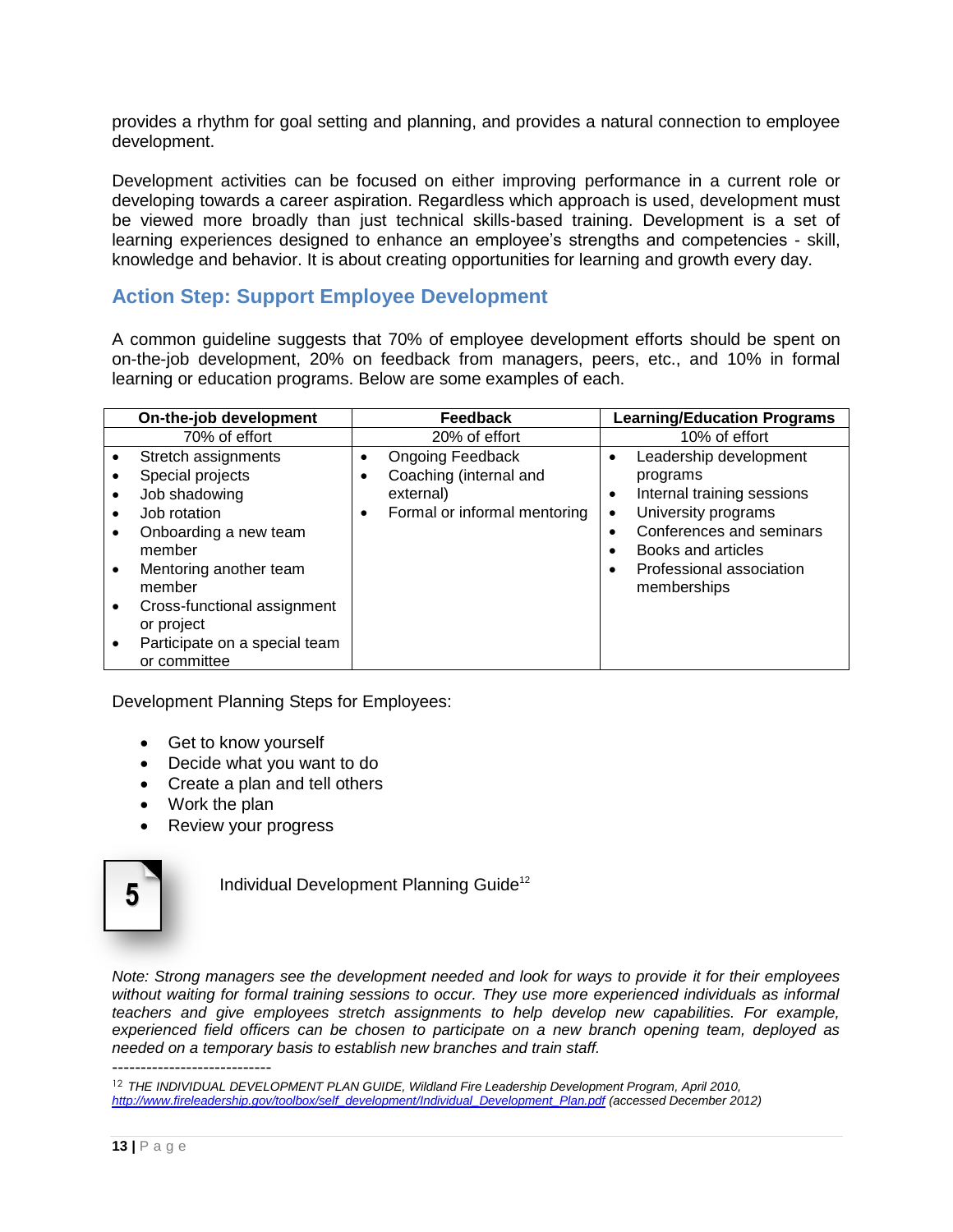*Spotlight: Maria is an administrative assistant in the branch office of an MFI in Bolivia. At the*  end of her regular quarterly performance planning check-in, her manager asked her what her *career aspirations were – where did she see herself growing within the MFI in the next few years? Maria had always admired the work of the MIS officers. She told her manager how she would like to grow into a position that allowed her to learn about data management at the MFI. Maria's manager, who knew the organization was hoping to train more MIS officers, said this was great – and proposed including an additional goal in Maria's development plan to include gaining a basic mastery of the MIS system over the next six months. Her manager committed to provide opportunities throughout the coming year for Maria to shadow the MIS officer in their branch, and to set aside some time from Maria's schedule to work on mastering basic data management.*

*Maria left the meeting with her manager excited about the new path she saw for herself within the MFI. She looked forward to demonstrating her capacity and meeting her performance and development goals.*

#### <span id="page-16-0"></span>**360 Degree Feedback**

Some organizations gather feedback through a 360-degree feedback process, which collects input from those around an employee at all levels (e.g., supervisor, direct reports, peers). The approach is based on the belief that a deeper understanding of the differences between how you see yourself compared to how others see you brings a greater level of self-awareness that is needed for personal development.

A 360-degree feedback program should be used to support personal development and should not serve as a performance review. In this process, both the manager and the employee should be involved in selecting colleagues to provide feedback. Because a 360-degree feedback process is for development purposes, it may be beneficial for the employee him or herself to request participation from the identified feedback providers. If the request comes from a manager, participants may see the process as more performance-focused rather than developmental.

The request for feedback should be very clear: ask feedback providers to consider an employee's strengths and opportunities for improvement, along with the behaviors the employee has displayed over the feedback period. Ask for trends, direct observable examples, as well as the business impact of the employee's contribution.

360-degree feedback programs can be useful, but are not right for every organization or situation. Consider the following risks:

- Not all people giving feedback will have the best understanding of the employee's goals, strengths or development plan and subsequently, the feedback may not be useful to the employee
- Aligning it to the performance evaluation process shifts the focus from a useful development tool to one that could have an impact on the performance rating and pay. When organizations use a 360-degree process to evaluate performance, individual reviewers tend to soften their feedback
- Administratively time consuming
- Not sufficient on its own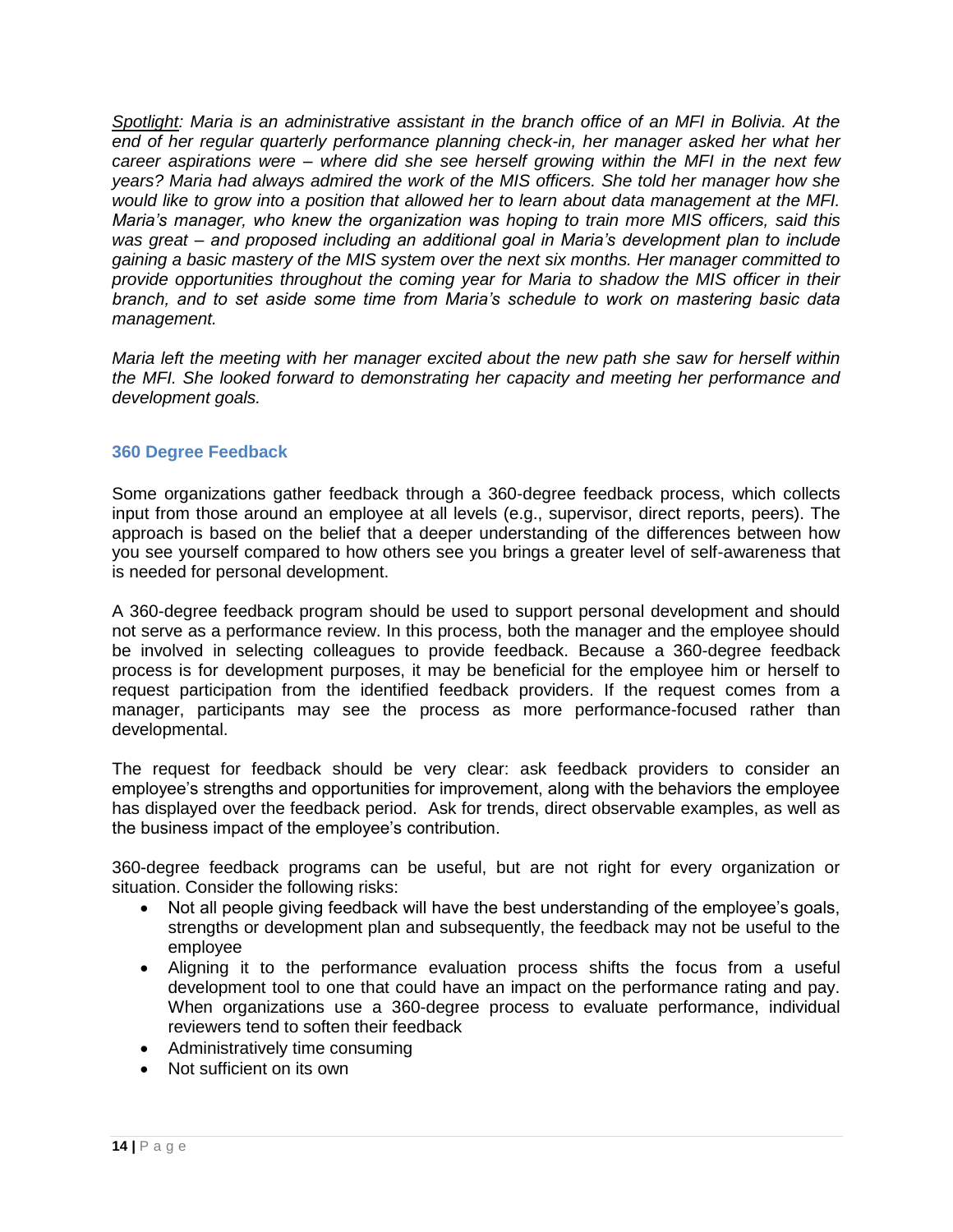Tips for effective 360-degree feedback:

- Align the process to the individual development planning, *not* performance evaluations
- Seek feedback related to an individual's development plan
- Follow up with feedback providers on any inconsistent trends to obtain full context and additional details on observations – consider the frequency, project reach, audience and business impacts linked to comments from feedback providers
- Support employees in understanding and interpreting the feedback
- $\bullet$  Inform all participating employees both those giving and receiving feedback about the intent of the process and how it works
- Managers should lead with their own observations and supplement/support this information confidentially, and as needed, with input gathered from feedback providers.
- Carefully consider whether to make feedback anonymous or not

*Note: There are a number of MFIs who have implemented a 360 degree feedback process. Unfortunately, they are not using this tool for individual development, which is the original purpose of this tool and its use for development planning is a global best practice. Instead, they are using it to gather feedback for the performance evaluation process. This is not the purpose of this tool.*

#### <span id="page-17-0"></span>**Address Performance Gaps**

Inevitably, you will have an employee who does not perform at the level required. You must address this performance issue as soon as you become aware of it; not doing so causes a drain on his/her colleagues and the organization, and doesn't give the employee an opportunity to work to improve. You owe it to the employee to ensure goals are clear and that you have done all you can to support his/her success.

When identifying performance gaps to be addressed, it is important to take into account the context under which these gaps occurred. People often learn from making mistakes sometimes this is when the best development occurs. It may be useful to identify whether the gap in performance appeared during a stretch assignment or within the scope of regular performance expectations.

#### <span id="page-17-1"></span>**Identifying Performance Issues**

Consider the following questions to determine the cause of an employee performance issue: $7$ 

- Motivation
	- o Is the employee engaged or committed?
	- o Is the work important to the employee?
- Process
	- o Is the job scoped properly?
	- o Is the job description current and relevant?
- Knowledge:
	- o Are expectations clear?
	- o Does the employee have access to the necessary information and tools to do his/her job?
- Skill:
	- o Does the employee know how to do the job?

<sup>&</sup>lt;sup>7</sup> "Performance Issue Root Cause Diagnostic" 2011. The Corporate Executive Board Company.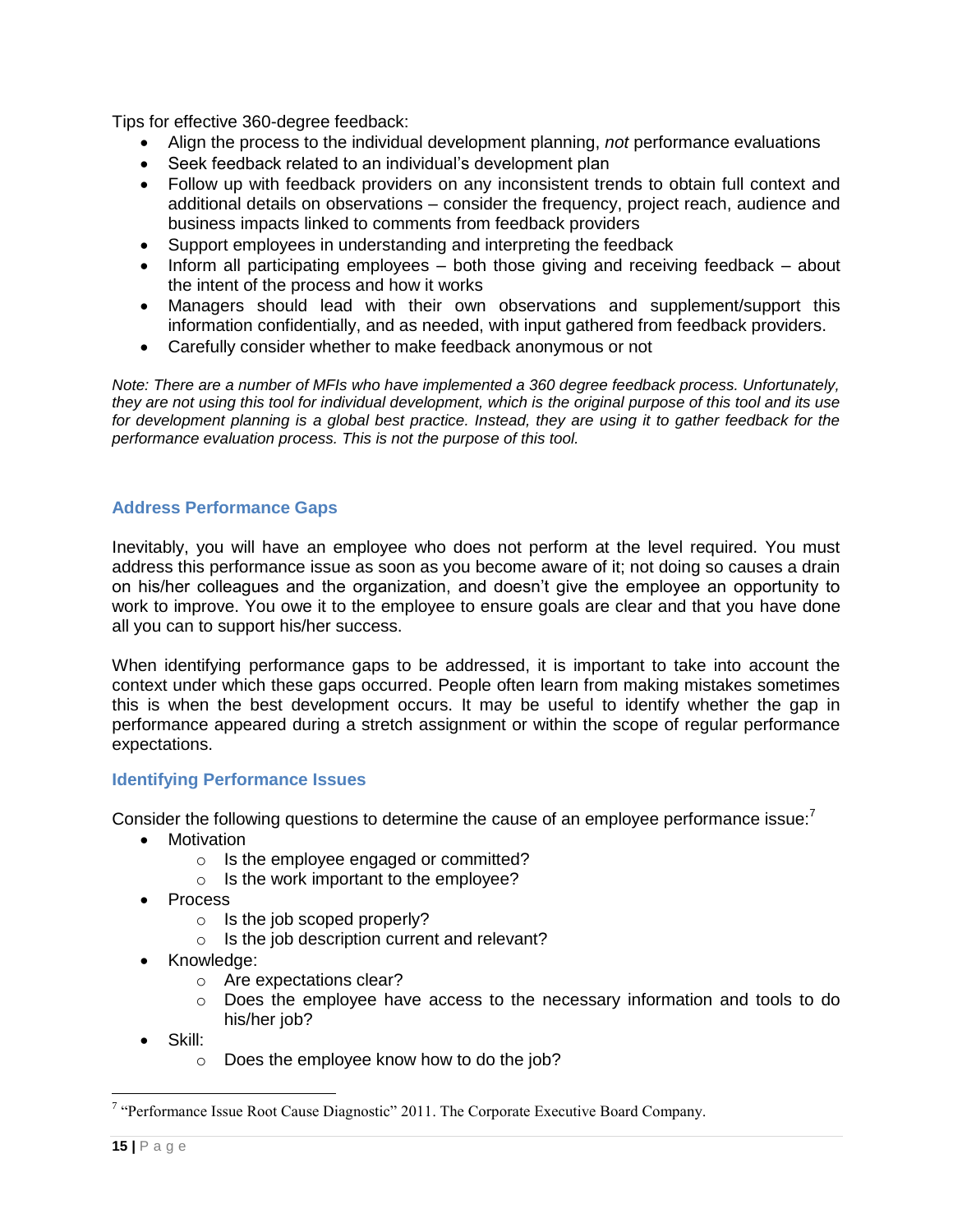- o Has the employee received proper training?
- o Can he/she meet the expectations of the job?
- Environment:
	- $\circ$  Are there challenges external to the employee that might be impeding his/her performance?

If a performance issue is identified, it is imperative that you address it with the employee to actively improve performance. Based on the identified cause of the performance issue, it may be helpful to work with the employee to develop a clear performance improvement plan. This plan can supplement the larger, annual performance plan and provide a more detailed, shortterm guide to bringing the employee back on track with his/her performance goals.

<span id="page-18-0"></span>If after taking the above actions your employee's performance continues to be an issue, you may need to follow your organization's disciplinary steps.

#### **Evaluate**

Annual performance evaluations involve reviewing the plan set forth at the beginning of the year and assessing the progress the employee has made. At this point a formal rating, based on observations, feedback and results, is given to the employee. In a pay-for-performance system, this rating often impacts an annual merit increase or other financial rewards.

#### <span id="page-18-1"></span>**Action Step: Conduct Annual Evaluation**

Ideally, annual performance evaluations are simply a summary of all the discussions held during the performance period, with no surprises for the manager or the employee. The most effective process ensures the employee knows where he/she stands and feels empowered to move forward, rather than disgruntled or confused. It is also important to make sure performance is reviewed consistently across the organization; this is often called an internal review or calibration process. Adding this step to your performance evaluation process corrects for the differences in how individual managers may view performance.

The annual performance evaluation includes a number of steps:

- 1. Employee completes a performance self-assessment and submits to manager
- 2. Manager gathers data/results on the goals set at the beginning of the year
- 3. Manager assigns performance ratings and documents performance feedback
- 4. Calibration discussion: an internal review to compare performance ratings from region to region, department to department, to ensure the same rating standards are applied across the organization; this may result in revised individual ratings
- 5. Manager and employee meet to discuss the evaluation; allow the employee the opportunity to review the assessment, provide written comments or express concerns.
- 6. Manager assigns corresponding rewards (e.g., merit increase)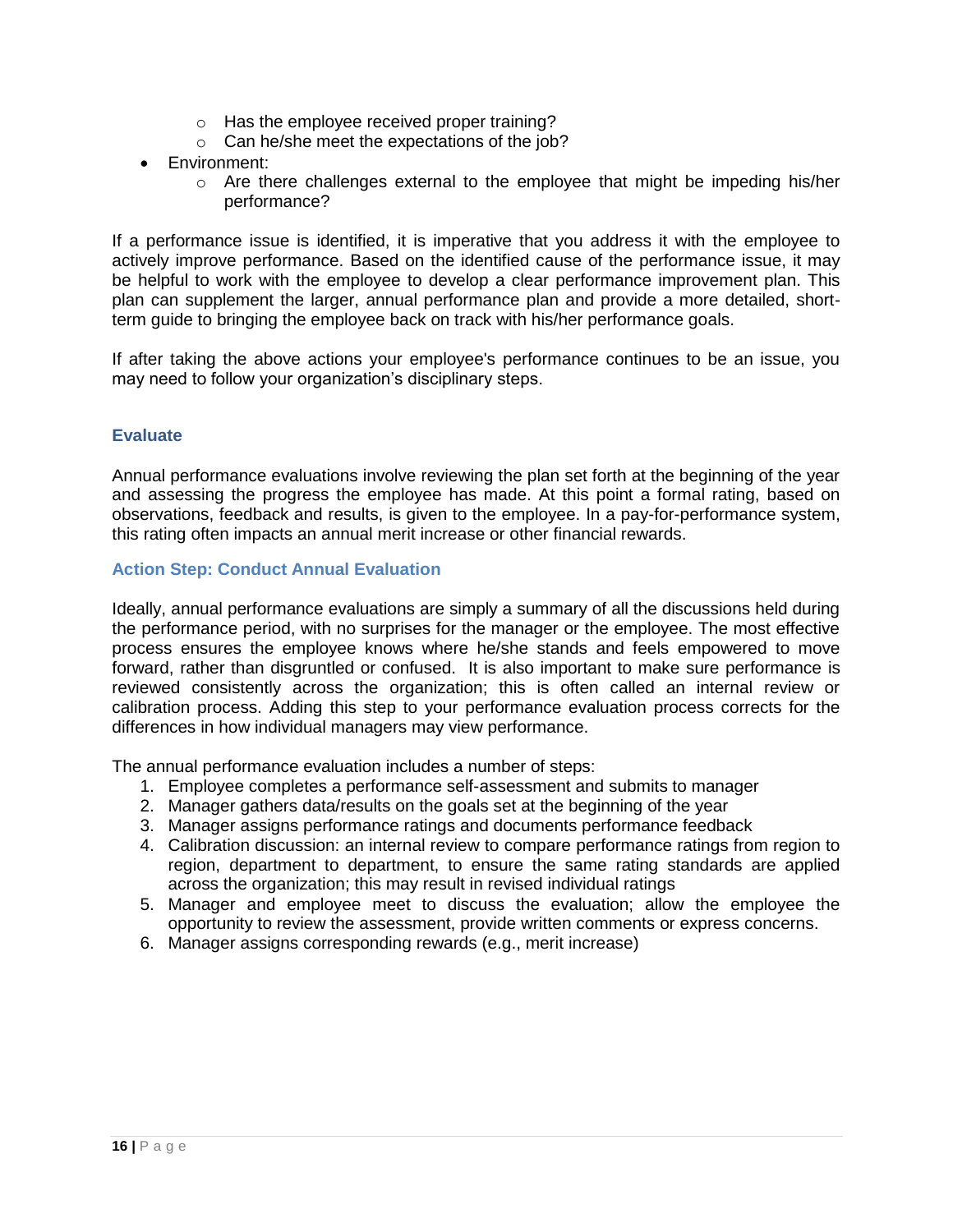Tips for conducting the evaluation $8$ 

- Consider both specific, quantifiable accomplishments and qualitative feedback on competencies exhibited when assigning a performance rating
- Acknowledge not just the results generated but also the behaviors that made those results possible
- Tie positive feedback to previous opportunities to help show progress and motivate the employee to acknowledge and work on current opportunities for improvement

Avoid these common evaluation faults:

- First impressions: ratings based on initial observations only
- Recency effect: most recent performance is given more weight than performance throughout the evaluation period
- Central tendency: most individuals are given a medium rating
- "Long-timer" over "short-timer"—expecting the same performance from employees new to their roles as you do from employees who should be fully experienced

#### <span id="page-19-0"></span>**Calibration for Assigning Performance Evaluations**

The most effective organizations ensure that performance ratings are applied consistently among all employees. A rating of "Exceptional" should mean the same from one team to another, as should "Needs Improvement" – calibration helps insure a consistent application of the performance ratings. One way to help align managers is to hold training sessions or calibration discussions. In a facilitated calibration discussion, managers share their observations and ratings of particular employee performance and the group of managers comes to agreement on the ratings. Calibration serves several purposes: <sup>§</sup>

- Consistent performance ratings across teams and locations
- More objective assessments by preventing performance rating decisions based on biases, opinions, and impressions
- Increased awareness and sharing of talent

Included in a calibration process should be a consideration of the difficulty of the employee's original goals, along with his/her overall performance against those goals. Just as the calibration process helps to level the ratings from varying managers, it will also help to level the ratings for varying difficulty in original goals. Employees and their managers who set lofty goals for themselves should not be penalized in comparison to those who set more conservative expectations.

*Note: When using a calibration process, guard against forcing a quota or certain number of employees placed in each performance classification. The purpose is not to fit within a quota, but to align understanding and better equip managers to evaluate performance consistently.*

<sup>&</sup>lt;sup>8</sup> Ballaro, Beverly "Making Performance Reviews Less Stressful—for Everyone." Harvard Management Update. January 2008[. http://hbr.org/product/making-performance-reviews-less-stressful-for-ever/an/U0801A-PDF-ENG.](http://hbr.org/product/making-performance-reviews-less-stressful-for-ever/an/U0801A-PDF-ENG)

<sup>&</sup>lt;sup>9</sup> "Ensuring Consistent Performance Ratings through Calibration Meetings." Corporate Executive Board. April 2003. Catalog No.: CLC1Y2Q70. Corporate Executive Board.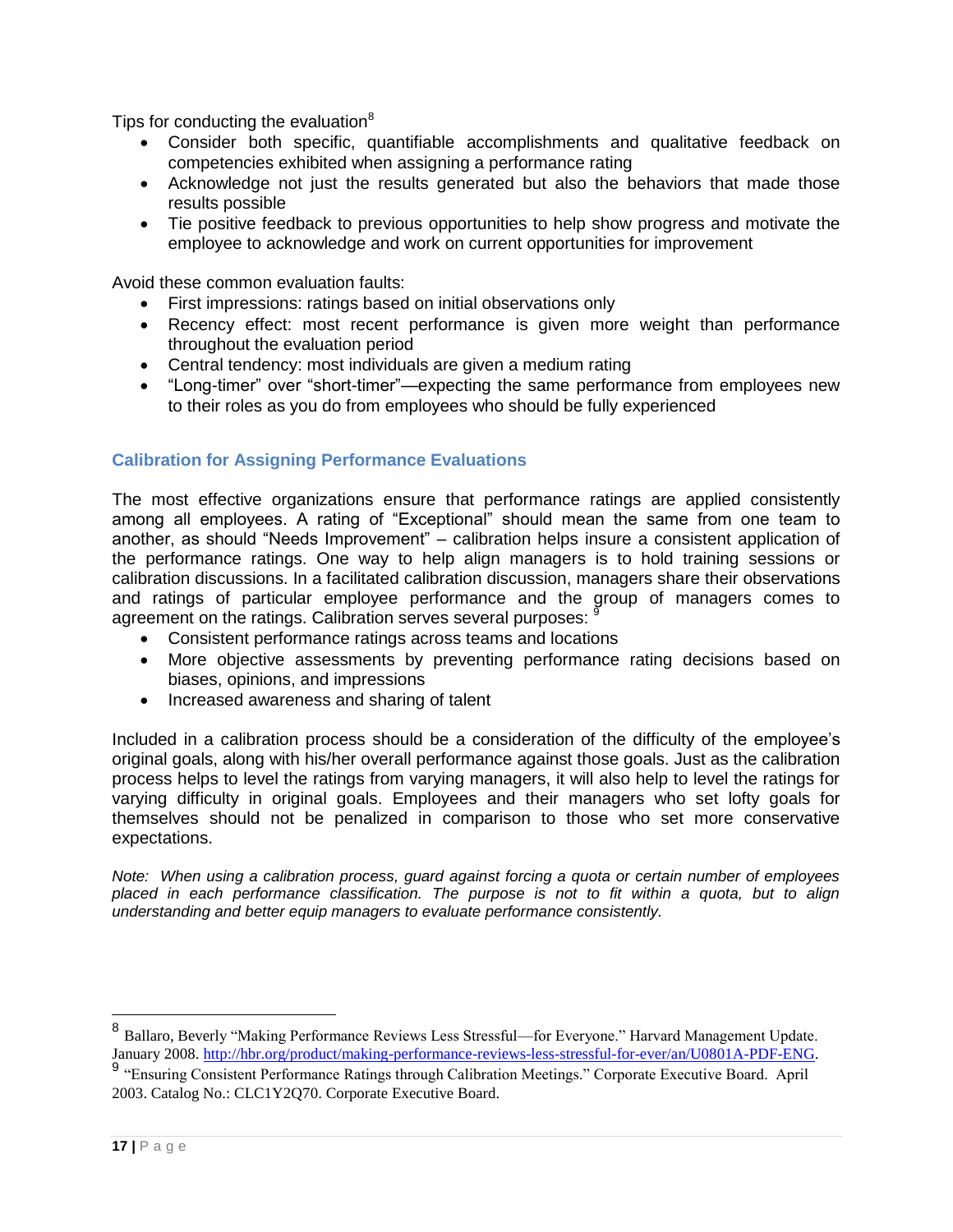#### <span id="page-20-0"></span>**Rewarding Performance**

Connecting rewards to performance, or performance-based pay, is intended to motivate employees to perform better and meet established goals. As we've discussed, it requires that clear goals and measures be established at the start of a specified period (e.g., start of the year) and that employees work towards those goals throughout the year.

*Note: Pay-for-performance often replaces the historic approach that compensates employees based solely on seniority (the length of time in a position or the organization). Pay based on seniority tends to encourage employees to stay but does not necessarily support the accomplishment of the organization's strategic goals. Consider the saying "you get what you pay for." If you reward for mediocrity, you will get more mediocrity. If you reward seniority over performance, you will get more seniority. If you reward results – not simply effort or attendance – you will get more results.<sup>10</sup>*

*Refer to the Total Rewards Toolkit for more details about rewarding and motivating employees.*

<sup>&</sup>lt;sup>10</sup> "Beyond Pay for Performance" [webinar]. Human Capital Institute, February 2012. <http://www.hci.org/node/1353301> (accessed February 2012).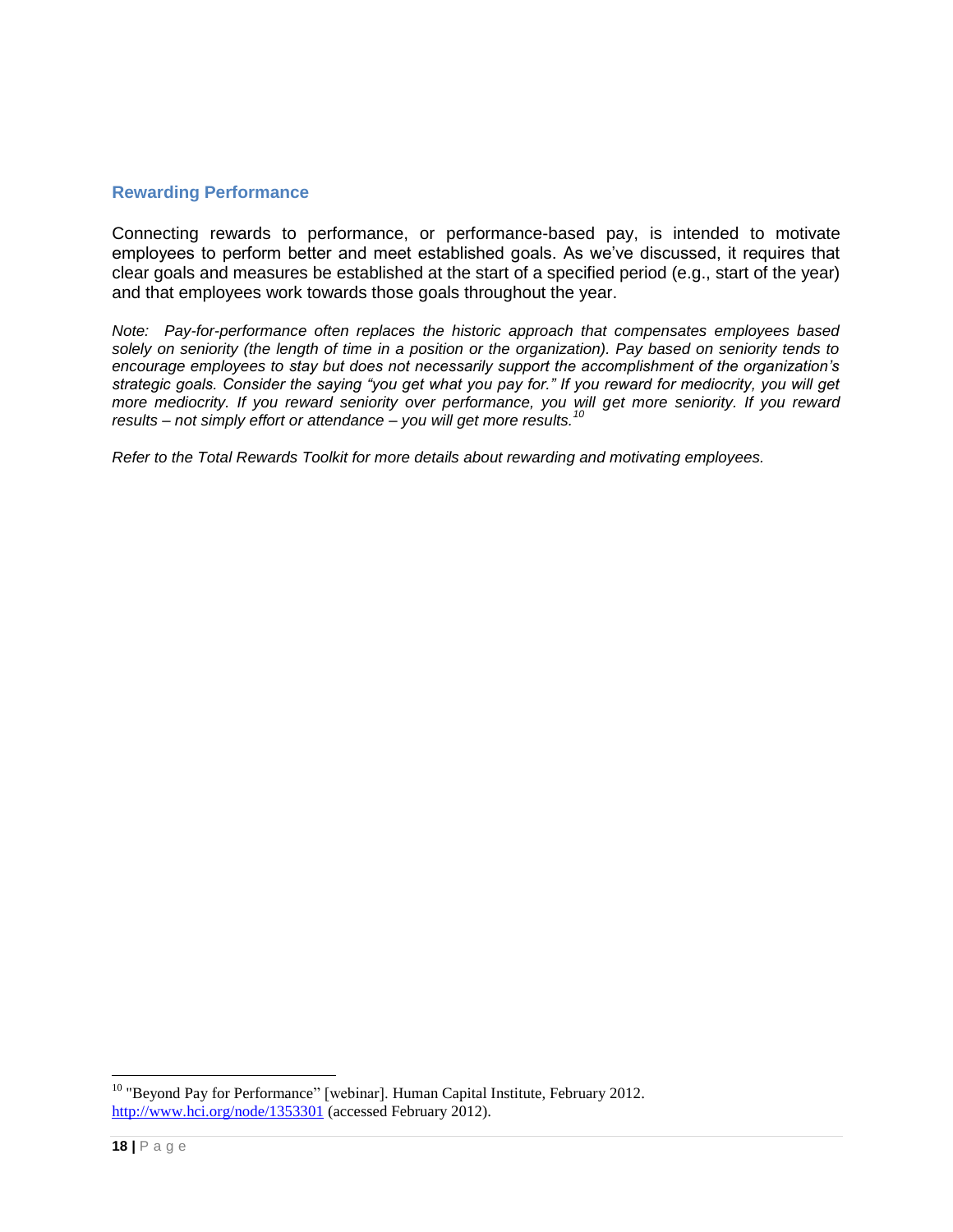#### <span id="page-21-0"></span>**Summary**

High-performing organizations demand a workforce with the talents and skills to accomplish strategic goals – a workforce engaged and actively contributing to the organization's mission and strategic objectives. The performance planning and management process is key to building this aligned and committed workforce. It provides each employee with a 'road map' for personally contributing to the success of the organization.

A strong performance planning and management process starts with setting broad organizational goals and objectives and cascading these down to the various business units and functional teams. These teams then translate their supporting goals and objectives to all team members, where individual performance objectives are developed to support the team's goals.

This process results in *proactive* planning, which is then supported through structured, regular check-ins to confirm progress and identify any course corrections or additional support required. The annual performance evaluations are then simply a summary of all the discussions during the performance period, with no surprises.

By involving employees throughout the process, employees know what is expected, feel connected to the strategic goals of the organization, and receive feedback and praise for their work. In this way organizations can begin to maximize the contributions of all their employees.

This toolkit has outlined a simple approach to performance planning and management that can be implemented together with the human resources team and managers throughout the organization. The tools and examples are here to support you in maximizing the contribution of your employees to achieve your mission and strategic objectives.